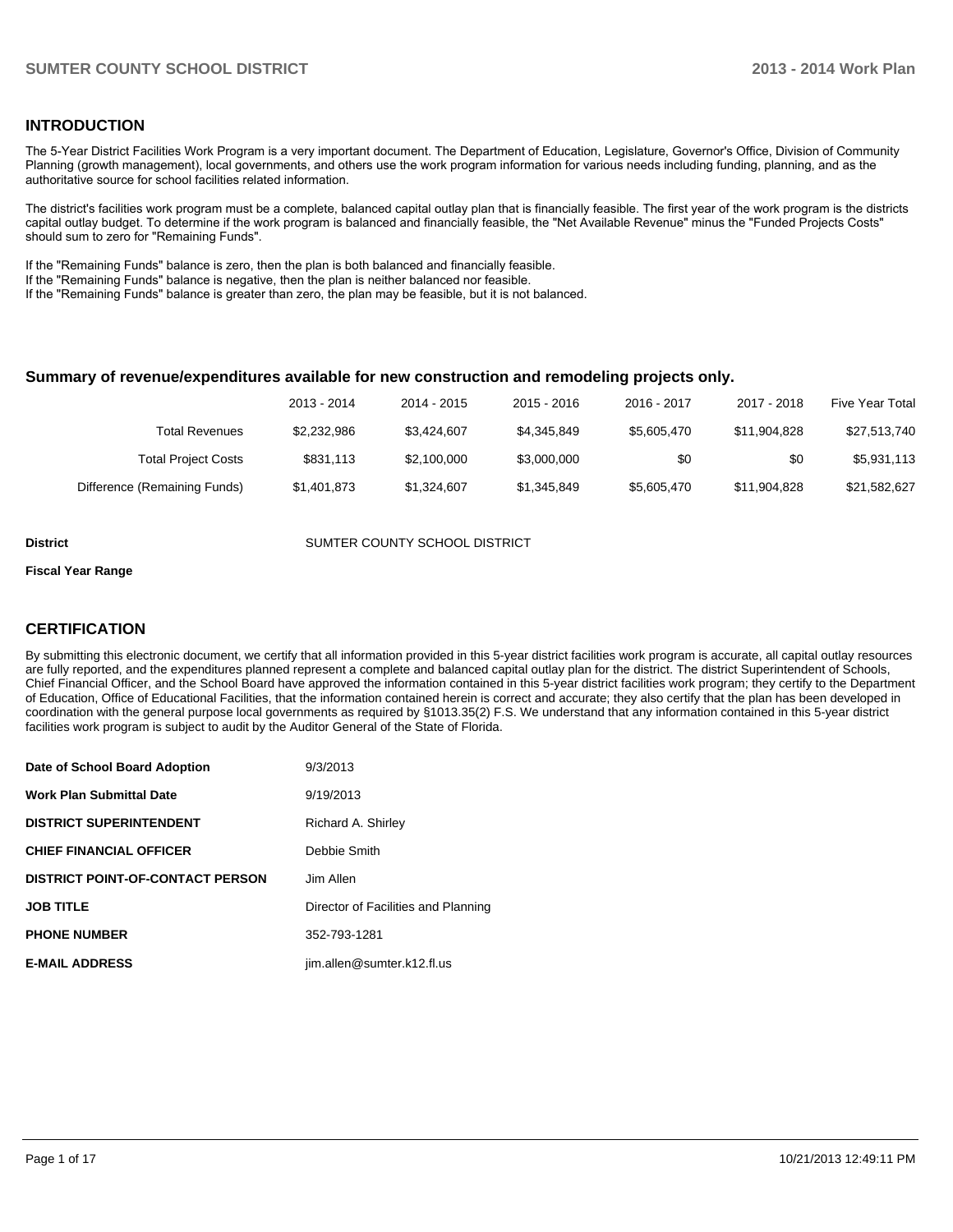# **Expenditures**

### **Expenditure for Maintenance, Repair and Renovation from 1.50-Mills and PECO**

Annually, prior to the adoption of the district school budget, each school board must prepare a tentative district facilities work program that includes a schedule of major repair and renovation projects necessary to maintain the educational and ancillary facilities of the district.

|                           | Item                                                                                                                                                                                                                                                                                                                                                                                               | 2013 - 2014<br><b>Actual Budget</b> | 2014 - 2015<br>Projected | $2015 - 2016$<br>Projected | 2016 - 2017<br>Projected | 2017 - 2018<br>Projected | <b>Total</b> |
|---------------------------|----------------------------------------------------------------------------------------------------------------------------------------------------------------------------------------------------------------------------------------------------------------------------------------------------------------------------------------------------------------------------------------------------|-------------------------------------|--------------------------|----------------------------|--------------------------|--------------------------|--------------|
| <b>HVAC</b>               |                                                                                                                                                                                                                                                                                                                                                                                                    | \$284,767                           | \$200,000                | \$200,000                  | \$200,000                | \$200,000                | \$1,084,767  |
|                           | Locations: ADMINISTRATIVE COMPLEX, BUSHNELL ELEMENTARY, DISTRICT MAINTENANCE COMPLEX, LAKE PANASOFFKEE ELEMENTARY,<br>NORTH TRANSPORTATION AREA, SOUTH SUMTER MIDDLE, SOUTH SUMTER SENIOR HIGH, SOUTH TRANSPORTATION<br>DEPARTMENT, SUMTER ADULT EDUCATION CENTER, SUMTER PROFESSIONAL CENTER, WEBSTER ELEMENTARY, WEST STREET,<br>WILDWOOD ELEMENTARY, WILDWOOD MIDDLE/HIGH                       |                                     |                          |                            |                          |                          |              |
| Flooring                  |                                                                                                                                                                                                                                                                                                                                                                                                    | \$134,050                           | \$100,000                | \$100,000                  | \$100,000                | \$100,000                | \$534,050    |
| Locations:                | ADMINISTRATIVE COMPLEX, BUSHNELL ELEMENTARY, DISTRICT MAINTENANCE COMPLEX, LAKE PANASOFFKEE ELEMENTARY,<br>NORTH SUMTER PRIMARY, NORTH TRANSPORTATION AREA, SOUTH SUMTER MIDDLE, SOUTH SUMTER SENIOR HIGH, SOUTH<br>TRANSPORTATION DEPARTMENT. SUMTER ADULT EDUCATION CENTER, SUMTER PROFESSIONAL CENTER, WEBSTER<br>ELEMENTARY, WEST STREET, WILDWOOD ELEMENTARY, WILDWOOD MIDDLE/HIGH            |                                     |                          |                            |                          |                          |              |
| Roofing                   |                                                                                                                                                                                                                                                                                                                                                                                                    | \$250,000                           | \$250,000                | \$250,000                  | \$250,000                | \$250,000                | \$1,250,000  |
|                           | Locations: ADMINISTRATIVE COMPLEX, BUSHNELL ELEMENTARY, DISTRICT MAINTENANCE COMPLEX, LAKE PANASOFFKEE ELEMENTARY,<br>NORTH SUMTER PRIMARY, NORTH TRANSPORTATION AREA, SOUTH SUMTER MIDDLE, SOUTH SUMTER SENIOR HIGH, SOUTH<br>TRANSPORTATION DEPARTMENT, SUMTER ADULT EDUCATION CENTER, SUMTER PROFESSIONAL CENTER, WEBSTER<br>ELEMENTARY, WEST STREET, WILDWOOD ELEMENTARY, WILDWOOD MIDDLE/HIGH |                                     |                          |                            |                          |                          |              |
| Safety to Life            |                                                                                                                                                                                                                                                                                                                                                                                                    | \$22,000                            | \$15,000                 | \$15,000                   | \$15,000                 | \$15,000                 | \$82,000     |
| Locations:                | ADMINISTRATIVE COMPLEX, BUSHNELL ELEMENTARY, DISTRICT MAINTENANCE COMPLEX, LAKE PANASOFFKEE ELEMENTARY,<br>NORTH SUMTER PRIMARY, NORTH TRANSPORTATION AREA, SOUTH SUMTER MIDDLE, SOUTH SUMTER SENIOR HIGH, SOUTH<br>TRANSPORTATION DEPARTMENT, SUMTER ADULT EDUCATION CENTER, SUMTER PROFESSIONAL CENTER, WEBSTER<br>ELEMENTARY, WEST STREET, WILDWOOD ELEMENTARY, WILDWOOD MIDDLE/HIGH            |                                     |                          |                            |                          |                          |              |
| Fencing                   |                                                                                                                                                                                                                                                                                                                                                                                                    | \$40,000                            | \$20,000                 | \$15,000                   | \$15,000                 | \$15,000                 | \$105,000    |
| Locations:                | ADMINISTRATIVE COMPLEX, BUSHNELL ELEMENTARY, DISTRICT MAINTENANCE COMPLEX, LAKE PANASOFFKEE ELEMENTARY,<br>NORTH SUMTER PRIMARY, NORTH TRANSPORTATION AREA, SOUTH SUMTER MIDDLE, SOUTH SUMTER SENIOR HIGH, SOUTH<br>TRANSPORTATION DEPARTMENT, SUMTER ADULT EDUCATION CENTER, SUMTER PROFESSIONAL CENTER, WEBSTER<br>ELEMENTARY, WEST STREET, WILDWOOD ELEMENTARY, WILDWOOD MIDDLE/HIGH            |                                     |                          |                            |                          |                          |              |
| Parking                   |                                                                                                                                                                                                                                                                                                                                                                                                    | \$0                                 | \$0                      | \$0                        | \$0                      | \$0                      | \$0          |
|                           | Locations: No Locations for this expenditure.                                                                                                                                                                                                                                                                                                                                                      |                                     |                          |                            |                          |                          |              |
| Electrical                |                                                                                                                                                                                                                                                                                                                                                                                                    | \$139,980                           | \$50,000                 | \$50,000                   | \$50,000                 | \$50,000                 | \$339,980    |
|                           | Locations: ADMINISTRATIVE COMPLEX, BUSHNELL ELEMENTARY, DISTRICT MAINTENANCE COMPLEX, LAKE PANASOFFKEE ELEMENTARY,<br>NORTH SUMTER PRIMARY, NORTH TRANSPORTATION AREA, SOUTH SUMTER MIDDLE, SOUTH SUMTER SENIOR HIGH, SOUTH<br>TRANSPORTATION DEPARTMENT, SUMTER ADULT EDUCATION CENTER, SUMTER PROFESSIONAL CENTER, WEBSTER<br>ELEMENTARY, WEST STREET, WILDWOOD ELEMENTARY, WILDWOOD MIDDLE/HIGH |                                     |                          |                            |                          |                          |              |
| Fire Alarm                |                                                                                                                                                                                                                                                                                                                                                                                                    | \$100,000                           | \$10,000                 | \$10,000                   | \$10,000                 | \$10,000                 | \$140,000    |
|                           | Locations: ADMINISTRATIVE COMPLEX, BUSHNELL ELEMENTARY, DISTRICT MAINTENANCE COMPLEX, LAKE PANASOFFKEE ELEMENTARY,<br>NORTH SUMTER PRIMARY, NORTH TRANSPORTATION AREA, SOUTH SUMTER MIDDLE, SOUTH SUMTER SENIOR HIGH, SOUTH<br>TRANSPORTATION DEPARTMENT, SUMTER ADULT EDUCATION CENTER, SUMTER PROFESSIONAL CENTER, WEBSTER<br>ELEMENTARY, WEST STREET, WILDWOOD ELEMENTARY, WILDWOOD MIDDLE/HIGH |                                     |                          |                            |                          |                          |              |
| Telephone/Intercom System |                                                                                                                                                                                                                                                                                                                                                                                                    | \$750,000                           | \$10,000                 | \$10,000                   | \$10,000                 | \$10,000                 | \$790,000    |
|                           | Locations: ADMINISTRATIVE COMPLEX, BUSHNELL ELEMENTARY, DISTRICT MAINTENANCE COMPLEX, LAKE PANASOFFKEE ELEMENTARY,<br>NORTH SUMTER PRIMARY, NORTH TRANSPORTATION AREA, SOUTH SUMTER MIDDLE, SOUTH SUMTER SENIOR HIGH, SOUTH<br>TRANSPORTATION DEPARTMENT, SUMTER ADULT EDUCATION CENTER, SUMTER PROFESSIONAL CENTER, WEBSTER<br>ELEMENTARY, WEST STREET, WILDWOOD ELEMENTARY, WILDWOOD MIDDLE/HIGH |                                     |                          |                            |                          |                          |              |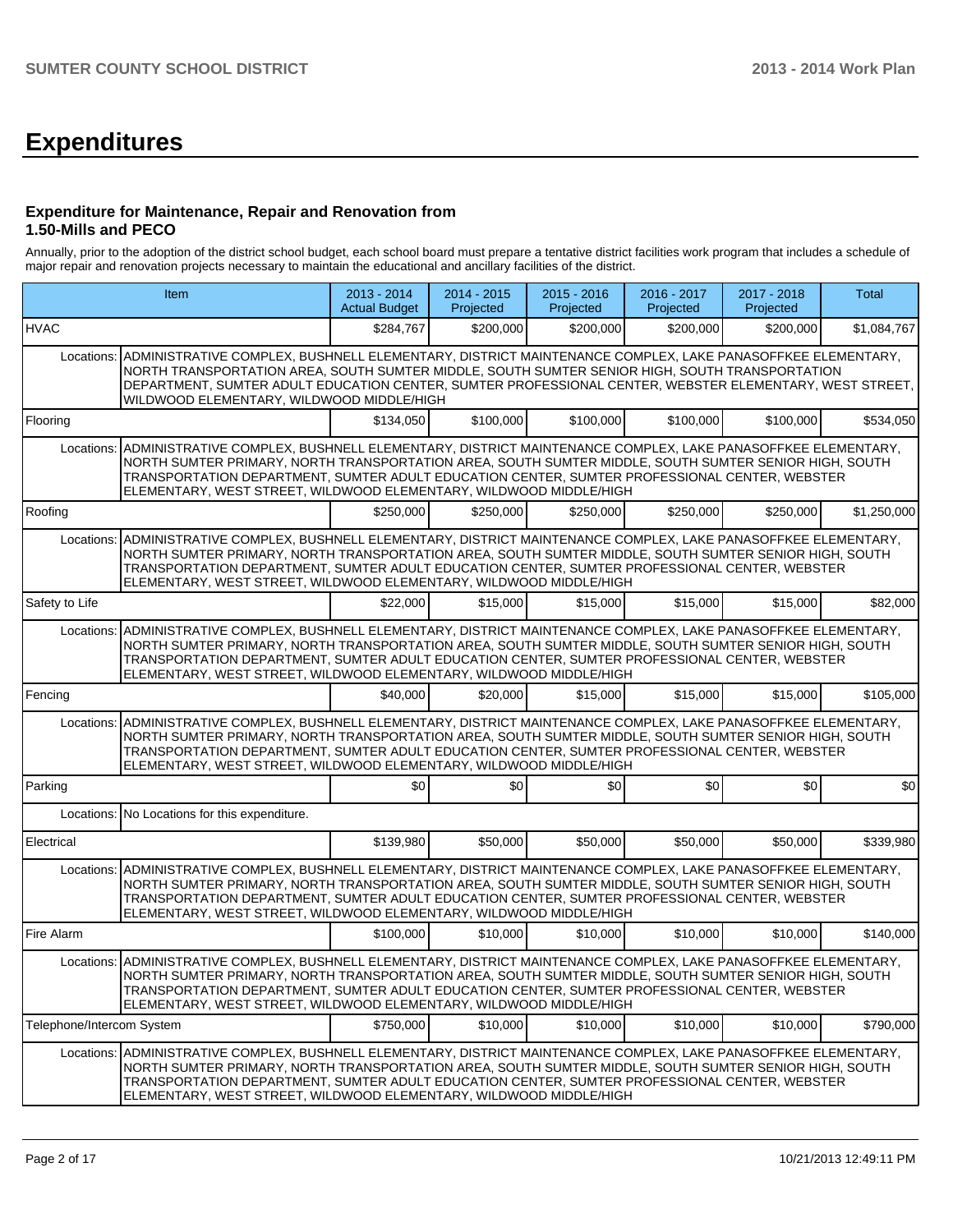| Closed Circuit Television                                                                                                                                                                                                                                                                                                                                                                            |                                                                                                                                                                                                                                                                                                                                                                                                     | \$0         | \$0         | \$0         | \$0         | \$0         | \$0         |  |  |  |
|------------------------------------------------------------------------------------------------------------------------------------------------------------------------------------------------------------------------------------------------------------------------------------------------------------------------------------------------------------------------------------------------------|-----------------------------------------------------------------------------------------------------------------------------------------------------------------------------------------------------------------------------------------------------------------------------------------------------------------------------------------------------------------------------------------------------|-------------|-------------|-------------|-------------|-------------|-------------|--|--|--|
|                                                                                                                                                                                                                                                                                                                                                                                                      | Locations: No Locations for this expenditure.                                                                                                                                                                                                                                                                                                                                                       |             |             |             |             |             |             |  |  |  |
| l Paint                                                                                                                                                                                                                                                                                                                                                                                              |                                                                                                                                                                                                                                                                                                                                                                                                     | \$23,000    | \$20,000    | \$20,000    | \$20,000    | \$20,000    | \$103,000   |  |  |  |
|                                                                                                                                                                                                                                                                                                                                                                                                      | Locations:  ADMINISTRATIVE COMPLEX, BUSHNELL ELEMENTARY, DISTRICT MAINTENANCE COMPLEX, LAKE PANASOFFKEE ELEMENTARY,<br>NORTH SUMTER PRIMARY, NORTH TRANSPORTATION AREA, SOUTH SUMTER MIDDLE, SOUTH SUMTER SENIOR HIGH, SOUTH<br>TRANSPORTATION DEPARTMENT. SUMTER ADULT EDUCATION CENTER. SUMTER PROFESSIONAL CENTER. WEBSTER<br>ELEMENTARY, WEST STREET, WILDWOOD ELEMENTARY, WILDWOOD MIDDLE/HIGH |             |             |             |             |             |             |  |  |  |
| Maintenance/Repair                                                                                                                                                                                                                                                                                                                                                                                   |                                                                                                                                                                                                                                                                                                                                                                                                     | \$733,314   | \$600,000   | \$600,000   | \$600,000   | \$600,000   | \$3,133,314 |  |  |  |
| Locations:   ADMINISTRATIVE COMPLEX, BUSHNELL ELEMENTARY, DISTRICT MAINTENANCE COMPLEX, LAKE PANASOFFKEE ELEMENTARY,<br>NORTH SUMTER PRIMARY, NORTH TRANSPORTATION AREA, SOUTH SUMTER MIDDLE, SOUTH SUMTER SENIOR HIGH, SOUTH<br>TRANSPORTATION DEPARTMENT. SUMTER ADULT EDUCATION CENTER. SUMTER PROFESSIONAL CENTER. WEBSTER<br>ELEMENTARY, WEST STREET, WILDWOOD ELEMENTARY, WILDWOOD MIDDLE/HIGH |                                                                                                                                                                                                                                                                                                                                                                                                     |             |             |             |             |             |             |  |  |  |
|                                                                                                                                                                                                                                                                                                                                                                                                      | Sub Total: I                                                                                                                                                                                                                                                                                                                                                                                        | \$2,477,111 | \$1,275,000 | \$1,270,000 | \$1,270,000 | \$1,270,000 | \$7,562,111 |  |  |  |

| IPECO Maintenance Expenditures | \$0         | ሖ<br>υυ     | \$8,921     | \$27,959    | \$67,020           | \$103,900   |
|--------------------------------|-------------|-------------|-------------|-------------|--------------------|-------------|
| 1.50 Mill Sub Total: I         | \$2,768,411 | \$1,553,500 | \$1.429.579 | \$1,410,541 | \$1,371<br>ا 480.، | \$8,533,511 |

|                                | Other Items                                                                                                                                                                                                                                                                                                                                                                                       | $2013 - 2014$<br><b>Actual Budget</b> | $2014 - 2015$<br>Projected | $2015 - 2016$<br>Projected | $2016 - 2017$<br>Projected | $2017 - 2018$<br>Projected | Total       |
|--------------------------------|---------------------------------------------------------------------------------------------------------------------------------------------------------------------------------------------------------------------------------------------------------------------------------------------------------------------------------------------------------------------------------------------------|---------------------------------------|----------------------------|----------------------------|----------------------------|----------------------------|-------------|
| School Based Maintenance (603) |                                                                                                                                                                                                                                                                                                                                                                                                   | \$83,500                              | \$83,500                   | \$83,500                   | \$83,500                   | \$83,500                   | \$417,500   |
|                                | Locations ADMINISTRATIVE COMPLEX, BUSHNELL ELEMENTARY, DISTRICT MAINTENANCE COMPLEX, LAKE PANASOFFKEE<br>ELEMENTARY, NORTH SUMTER PRIMARY, NORTH TRANSPORTATION AREA, SOUTH SUMTER MIDDLE, SOUTH SUMTER SENIOR<br>HIGH, SOUTH TRANSPORTATION DEPARTMENT, SUMTER ADULT EDUCATION CENTER, SUMTER PROFESSIONAL CENTER.<br>WEBSTER ELEMENTARY, WEST STREET, WILDWOOD ELEMENTARY, WILDWOOD MIDDLE/HIGH |                                       |                            |                            |                            |                            |             |
| Security Systems (8175)        |                                                                                                                                                                                                                                                                                                                                                                                                   | \$75,000                              | \$30,000                   | \$30,000                   | \$30,000                   | \$30,000                   | \$195,000   |
|                                | Locations ADMINISTRATIVE COMPLEX, BUSHNELL ELEMENTARY, DISTRICT MAINTENANCE COMPLEX, LAKE PANASOFFKEE<br>ELEMENTARY, NORTH SUMTER PRIMARY, NORTH TRANSPORTATION AREA, SOUTH SUMTER MIDDLE, SOUTH SUMTER SENIOR<br>HIGH, SOUTH TRANSPORTATION DEPARTMENT, SUMTER ADULT EDUCATION CENTER, SUMTER PROFESSIONAL CENTER,<br>WEBSTER ELEMENTARY, WEST STREET, WILDWOOD ELEMENTARY, WILDWOOD MIDDLE/HIGH |                                       |                            |                            |                            |                            |             |
| ADA Corrections (968)          |                                                                                                                                                                                                                                                                                                                                                                                                   | \$22,800                              | \$15,000                   | \$15,000                   | \$15,000                   | \$15,000                   | \$82,800    |
|                                | Locations ADMINISTRATIVE COMPLEX, BUSHNELL ELEMENTARY, DISTRICT MAINTENANCE COMPLEX, LAKE PANASOFFKEE<br>ELEMENTARY, NORTH SUMTER PRIMARY, NORTH TRANSPORTATION AREA, SOUTH SUMTER MIDDLE, SOUTH SUMTER SENIOR<br>HIGH, SOUTH TRANSPORTATION DEPARTMENT, SUMTER ADULT EDUCATION CENTER, SUMTER PROFESSIONAL CENTER,<br>WEBSTER ELEMENTARY, WEST STREET, WILDWOOD ELEMENTARY, WILDWOOD MIDDLE/HIGH |                                       |                            |                            |                            |                            |             |
| Covered Walkways (936)         |                                                                                                                                                                                                                                                                                                                                                                                                   | \$100,000                             | \$50,000                   | \$30,000                   | \$30,000                   | \$30,000                   | \$240,000   |
|                                | Locations ADMINISTRATIVE COMPLEX, BUSHNELL ELEMENTARY, DISTRICT MAINTENANCE COMPLEX, LAKE PANASOFFKEE<br>ELEMENTARY, NORTH SUMTER PRIMARY, NORTH TRANSPORTATION AREA, SOUTH SUMTER MIDDLE, SOUTH SUMTER SENIOR<br>HIGH, SOUTH TRANSPORTATION DEPARTMENT, SUMTER ADULT EDUCATION CENTER, SUMTER PROFESSIONAL CENTER,<br>WEBSTER ELEMENTARY, WEST STREET, WILDWOOD ELEMENTARY, WILDWOOD MIDDLE/HIGH |                                       |                            |                            |                            |                            |             |
| Gym Floors (943)               |                                                                                                                                                                                                                                                                                                                                                                                                   | \$10,000                              | \$100,000                  | \$10,000                   | \$10,000                   | \$10,000                   | \$140,000   |
|                                | Locations SOUTH SUMTER MIDDLE, SOUTH SUMTER SENIOR HIGH, SUMTER PROFESSIONAL CENTER, WILDWOOD MIDDLE/HIGH                                                                                                                                                                                                                                                                                         |                                       |                            |                            |                            |                            |             |
|                                | Total:                                                                                                                                                                                                                                                                                                                                                                                            | \$2,768,411                           | \$1,553,500                | \$1,438,500                | \$1,438,500                | \$1,438,500                | \$8,637,411 |

### **Local 1.50 Mill Expenditure For Maintenance, Repair and Renovation**

Anticipated expenditures expected from local funding sources over the years covered by the current work plan.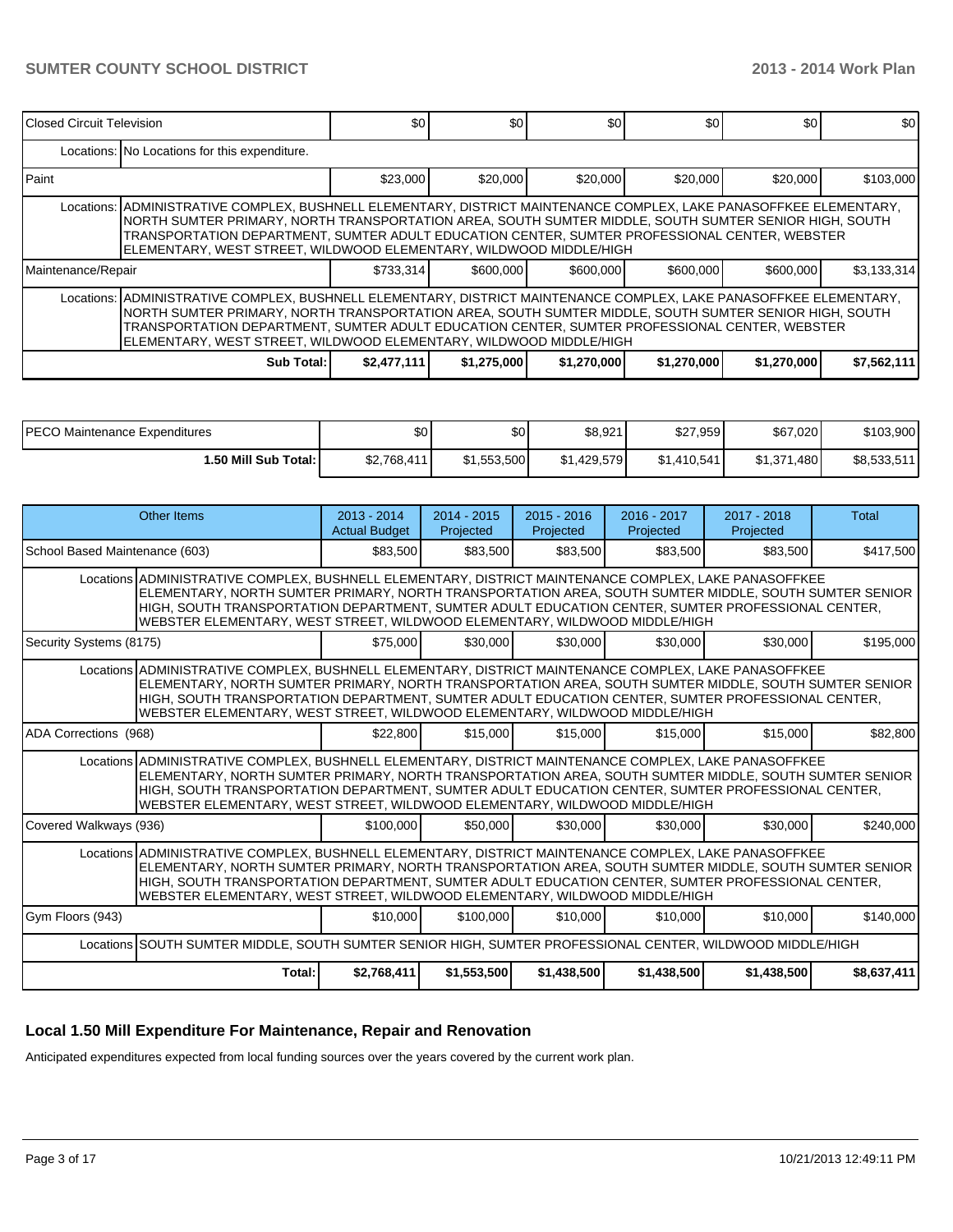## **SUMTER COUNTY SCHOOL DISTRICT 2013 - 2014 Work Plan**

| Item                                                         | 2013 - 2014<br><b>Actual Budget</b> | 2014 - 2015<br>Projected | $2015 - 2016$<br>Projected | 2016 - 2017<br>Projected | 2017 - 2018<br>Projected | <b>Total</b> |
|--------------------------------------------------------------|-------------------------------------|--------------------------|----------------------------|--------------------------|--------------------------|--------------|
| Remaining Maint and Repair from 1.5 Mills                    | \$2,768,411                         | \$1,553,500              | \$1,429,579                | \$1,410,541              | \$1,371,480              | \$8,533,511  |
| Maintenance/Repair Salaries                                  | \$1,038,917                         | \$1,070,084              | \$1,102,187                | \$1,135,252              | \$1,169,310              | \$5,515,750  |
| <b>School Bus Purchases</b>                                  | \$750,378                           | \$300,000                | \$300,000                  | \$300,000                | \$300,000                | \$1,950,378  |
| <b>Other Vehicle Purchases</b>                               | \$26,000                            | \$26,000                 | \$26,000                   | \$26,000                 | \$26,000                 | \$130,000    |
| Capital Outlay Equipment                                     | \$114,500                           | \$89,500                 | \$89,500                   | \$89,500                 | \$89,500                 | \$472,500    |
| Rent/Lease Payments                                          | \$0                                 | \$0                      | \$0                        | \$0                      | \$0                      | \$0          |
| <b>COP Debt Service</b>                                      | \$2,214,827                         | \$2,214,827              | \$2,214,827                | \$2,214,827              | \$2,214,827              | \$11,074,135 |
| Rent/Lease Relocatables                                      | \$22,500                            | \$22,500                 | \$22,500                   | \$22,500                 | \$22,500                 | \$112,500    |
| <b>Environmental Problems</b>                                | \$0                                 | \$0                      | \$0                        | \$0                      | \$0                      | \$0          |
| s.1011.14 Debt Service                                       | \$0                                 | \$0                      | \$0                        | \$0                      | \$0                      | \$0          |
| Special Facilities Construction Account                      | \$0                                 | \$0                      | \$0                        | \$0                      | \$0                      | \$0          |
| Premiums for Property Casualty Insurance - 1011.71<br>(4a,b) | \$345,000                           | \$340,000                | \$350,000                  | \$360,000                | \$0                      | \$1,395,000  |
| Qualified School Construction Bonds (QSCB)                   | \$0                                 | \$0                      | \$0                        | \$0                      | \$0                      | \$0          |
| Qualified Zone Academy Bonds (QZAB)                          | \$0                                 | \$0                      | \$0                        | \$0                      | \$0                      | \$0          |
| Copier Leases (986)                                          | \$209,000                           | \$209,000                | \$209,000                  | \$209,000                | \$209,000                | \$1,045,000  |
| School Furniture (971)                                       | \$90,000                            | \$90,000                 | \$90,000                   | \$90,000                 | \$90,000                 | \$450,000    |
| District Wide Renovations (8987)                             | \$452,850                           | \$481,350                | \$481,350                  | \$481,350                | \$481,350                | \$2,378,250  |
| Charter School lease (308)                                   | \$2,085,106                         | \$2,285,106              | \$2,385,106                | \$2,485,106              | \$2,585,106              | \$11,825,530 |
| Technology Equipment (970)                                   | \$108,532                           | \$108,532                | \$108,532                  | \$108,532                | \$108,532                | \$542,660    |
| District Wide Labors (904)                                   | \$40,000                            | \$40,000                 | \$40,000                   | \$40,000                 | \$40,000                 | \$200,000    |
| Charter Schools Capital Outlay (2001)                        | \$811,898                           | \$811,898                | \$811,898                  | \$811,898                | \$811,898                | \$4,059,490  |
| Enterprise Software (908)                                    | \$537,746                           | \$200,000                | \$200,000                  | \$200,000                | \$200,000                | \$1,337,746  |
| <b>Track Resurfacing</b>                                     | \$446,822                           | \$3,000                  | \$5,000                    | \$5,000                  | \$5,000                  | \$464,822    |
| Paving                                                       | \$100,000                           | \$100,000                | \$100,000                  | \$100,000                | \$100,000                | \$500,000    |
| District wide sewer connections                              | \$68,000                            | \$68,000                 | \$68,000                   | \$68,000                 | \$68,000                 | \$340,000    |
| Playground Equipment (932)                                   | \$50,000                            | \$50,000                 | \$50,000                   | \$50,000                 | \$50,000                 | \$250,000    |
| Land (8155)                                                  | \$5,000                             | \$5,000                  | \$5,000                    | \$5,000                  | \$5,000                  | \$25,000     |
| Master Planning (8124)                                       | \$10,000                            | \$10,000                 | \$10,000                   | \$10,000                 | \$10,000                 | \$50,000     |
| Technology Initiative (978)                                  | \$385,000                           | \$385,000                | \$385,000                  | \$385,000                | \$385,000                | \$1,925,000  |
| <b>Local Expenditure Totals:</b>                             | \$12,680,487                        | \$10,463,297             | \$10,483,479               | \$10,607,506             | \$10,342,503             | \$54,577,272 |

# **Revenue**

## **1.50 Mill Revenue Source**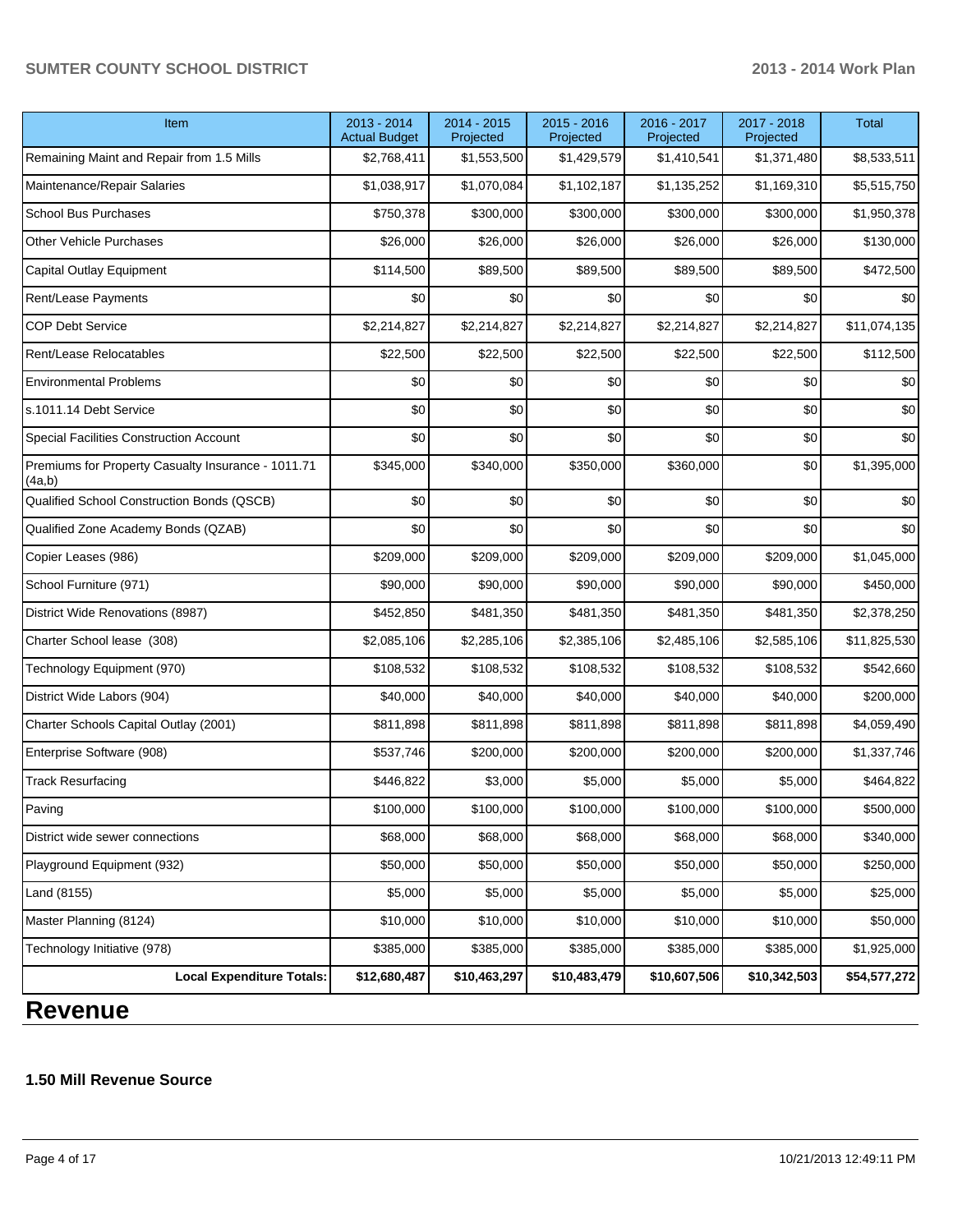Schedule of Estimated Capital Outlay Revenue from each currently approved source which is estimated to be available for expenditures on the projects included in the tentative district facilities work program. All amounts are NET after considering carryover balances, interest earned, new COP's, 1011.14 and 1011.15 loans, etc. Districts cannot use 1.5-Mill funds for salaries except for those explicitly associated with maintenance/repair projects. (1011.71 (5), F.S.)

| <b>Item</b>                                                                         | Fund | $2013 - 2014$<br><b>Actual Value</b> | $2014 - 2015$<br>Projected | $2015 - 2016$<br>Projected | $2016 - 2017$<br>Projected | $2017 - 2018$<br>Projected | Total            |
|-------------------------------------------------------------------------------------|------|--------------------------------------|----------------------------|----------------------------|----------------------------|----------------------------|------------------|
| $(1)$ Non-exempt property<br>lassessed valuation                                    |      | \$8,494,824,816                      | \$8,604,489,510            | \$9,311,913,516            | \$10,258,028,303           | \$11,490,482,877           | \$48,159,739,022 |
| $(2)$ The Millege projected for<br>discretionary capital outlay per<br>ls.1011.71   |      | 1.30                                 | 1.50                       | 1.50                       | 1.50                       | 1.50                       |                  |
| $(3)$ Full value of the 1.50-Mill<br>discretionary capital outlay per<br>ls.1011.71 |      | \$14,271,306                         | \$14,455,542               | \$15,644,015               | \$17,233,488               | \$19,304,011               | \$80,908,362     |
| $(4)$ Value of the portion of the 1.50<br>I-Mill ACTUALLY levied                    | 370  | \$10,593,386                         | \$12,390,465               | \$13,409,155               | \$14,771,561               | \$16.546.295               | \$67,710,862     |
| $(5)$ Difference of lines $(3)$ and $(4)$                                           |      | \$3,677,920                          | \$2,065,077                | \$2,234,860                | \$2,461,927                | \$2,757,716                | \$13,197,500     |

## **PECO Revenue Source**

The figure in the row designated "PECO Maintenance" will be subtracted from funds available for new construction because PECO maintenance dollars cannot be used for new construction.

| Item                                  | Fund | $2013 - 2014$<br><b>Actual Budget</b> | $2014 - 2015$<br>Projected | $2015 - 2016$<br>Projected | 2016 - 2017<br>Projected | 2017 - 2018<br>Projected | Total     |
|---------------------------------------|------|---------------------------------------|----------------------------|----------------------------|--------------------------|--------------------------|-----------|
| <b>IPECO New Construction</b>         | 340  | \$0 <sub>1</sub>                      | \$0 <sub>1</sub>           | \$0                        | \$0 <sub>1</sub>         | \$0                      | \$0       |
| <b>IPECO Maintenance Expenditures</b> |      | \$0 <sub>1</sub>                      | \$0                        | \$8,921                    | \$27.959                 | \$67,020                 | \$103,900 |
|                                       |      | \$0                                   | \$0                        | \$8,921                    | \$27,959                 | \$67,020                 | \$103,900 |

### **CO & DS Revenue Source**

Revenue from Capital Outlay and Debt Service funds.

| Item                                              | Fund | 2013 - 2014<br><b>Actual Budget</b> | $2014 - 2015$<br>Projected | $2015 - 2016$<br>Projected | $2016 - 2017$<br>Projected | $2017 - 2018$<br>Projected | Total     |
|---------------------------------------------------|------|-------------------------------------|----------------------------|----------------------------|----------------------------|----------------------------|-----------|
| CO & DS Cash Flow-through<br><b>I</b> Distributed | 360  | \$93,138                            | \$93,138                   | \$93,138                   | \$93,138                   | \$93,138                   | \$465,690 |
| ICO & DS Interest on<br>Undistributed CO          | 360  | \$2,428                             | \$2,428                    | \$2,428                    | \$2.428                    | \$2,428                    | \$12,140  |
|                                                   |      | \$95,566                            | \$95,566                   | \$95,566                   | \$95,566                   | \$95,566                   | \$477,830 |

### **Fair Share Revenue Source**

All legally binding commitments for proportionate fair-share mitigation for impacts on public school facilities must be included in the 5-year district work program.

Nothing reported for this section.

#### **Sales Surtax Referendum**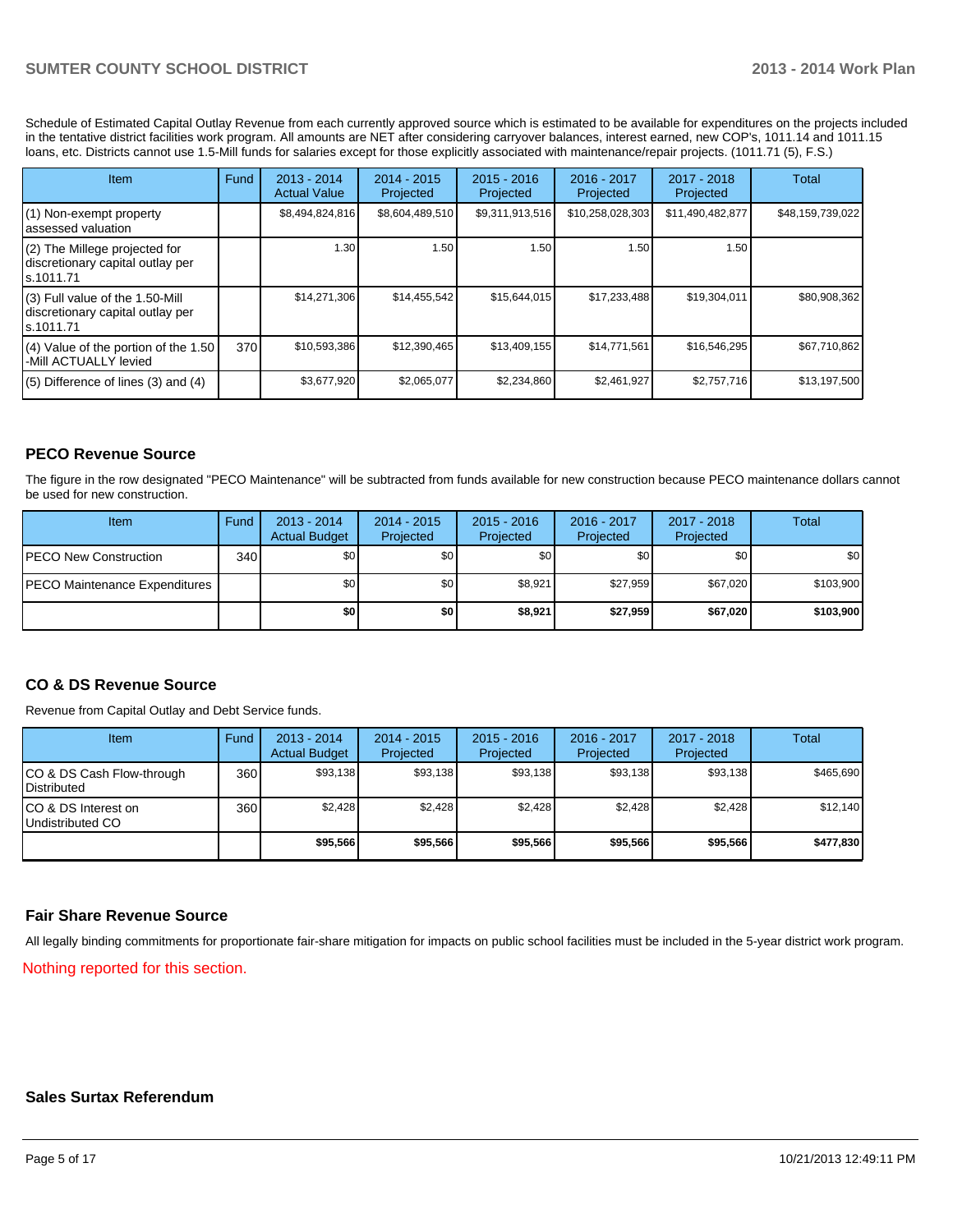Specific information about any referendum for a 1-cent or ½-cent surtax referendum during the previous year.

**Did the school district hold a surtax referendum during the past fiscal year 2012 - 2013?**

No

## **Additional Revenue Source**

Any additional revenue sources

| Item                                                                                                                      | 2013 - 2014<br><b>Actual Value</b> | 2014 - 2015<br>Projected | $2015 - 2016$<br>Projected | 2016 - 2017<br>Projected | 2017 - 2018<br>Projected | <b>Total</b> |
|---------------------------------------------------------------------------------------------------------------------------|------------------------------------|--------------------------|----------------------------|--------------------------|--------------------------|--------------|
| Proceeds from a s.1011.14/15 F.S. Loans                                                                                   | \$0                                | \$0                      | \$0                        | \$0                      | \$0                      | \$0          |
| District Bonds - Voted local bond<br>referendum proceeds per s.9, Art VII<br><b>State Constitution</b>                    | \$0                                | \$0                      | \$0                        | \$0                      | \$0                      | \$0          |
| Proceeds from Special Act Bonds                                                                                           | \$0                                | \$0                      | \$0                        | \$0                      | \$0                      | \$0          |
| Estimated Revenue from CO & DS Bond<br>Sale                                                                               | \$0                                | \$0                      | \$0                        | \$0                      | \$0                      | \$0          |
| Proceeds from Voted Capital<br>Improvements millage                                                                       | \$0                                | \$0                      | \$0                        | \$0                      | \$0                      | \$0          |
| Other Revenue for Other Capital Projects                                                                                  | \$0                                | \$0                      | \$0                        | \$0                      | \$0                      | \$0          |
| Proceeds from 1/2 cent sales surtax<br>authorized by school board                                                         | \$0                                | \$0                      | \$0                        | \$0                      | \$0                      | \$0          |
| Proceeds from local governmental<br>infrastructure sales surtax                                                           | \$0                                | \$0                      | \$0                        | \$0                      | \$0                      | \$0          |
| Proceeds from Certificates of<br>Participation (COP's) Sale                                                               | \$0                                | \$0                      | \$0                        | \$0                      | \$0                      | \$0          |
| Classrooms First Bond proceeds amount<br>authorized in FY 1997-98                                                         | \$0                                | \$0                      | \$0                        | \$0                      | \$0                      | \$0          |
| Classrooms for Kids                                                                                                       | \$0                                | \$0                      | \$0                        | \$0                      | \$0                      | \$0          |
| <b>District Equity Recognition</b>                                                                                        | \$0                                | \$0                      | \$0                        | \$0                      | \$0                      | \$0          |
| <b>Federal Grants</b>                                                                                                     | \$0                                | \$0                      | \$0                        | \$0                      | \$0                      | \$0          |
| Proportionate share mitigation (actual<br>cash revenue only, not in kind donations)                                       | \$0                                | \$0                      | \$0                        | \$0                      | \$0                      | \$0          |
| Impact fees received                                                                                                      | \$0                                | \$0                      | \$0                        | \$0                      | \$0                      | \$0          |
| Private donations                                                                                                         | \$0                                | \$0                      | \$0                        | \$0                      | \$0                      | \$0          |
| Grants from local governments or not-for-<br>profit organizations                                                         | \$0                                | \$0                      | \$0                        | \$0                      | \$0                      | \$0          |
| Interest, Including Profit On Investment                                                                                  | \$0                                | \$0                      | \$0                        | \$0                      | \$0                      | \$0          |
| Revenue from Bonds pledging proceeds<br>from 1 cent or 1/2 cent Sales Surtax                                              | \$0                                | \$0                      | \$0                        | \$0                      | \$0                      | \$0          |
| <b>Total Fund Balance Carried Forward</b>                                                                                 | \$3,412,623                        | \$1,401,873              | \$1,324,607                | \$1,345,849              | \$5,605,470              | \$13,090,422 |
| General Capital Outlay Obligated Fund<br><b>Balance Carried Forward From Total</b><br><b>Fund Balance Carried Forward</b> | \$0                                | \$0                      | \$0                        | \$0                      | \$0                      | \$0          |
| Special Facilities Construction Account                                                                                   | \$0                                | \$0                      | \$0                        | \$0                      | \$0                      | \$0          |
| One Cent - 1/2 Cent Sales Surtax Debt<br>Service From Total Fund Balance Carried<br>Forward                               | \$0                                | \$0                      | \$0                        | \$0                      | \$0                      | \$0          |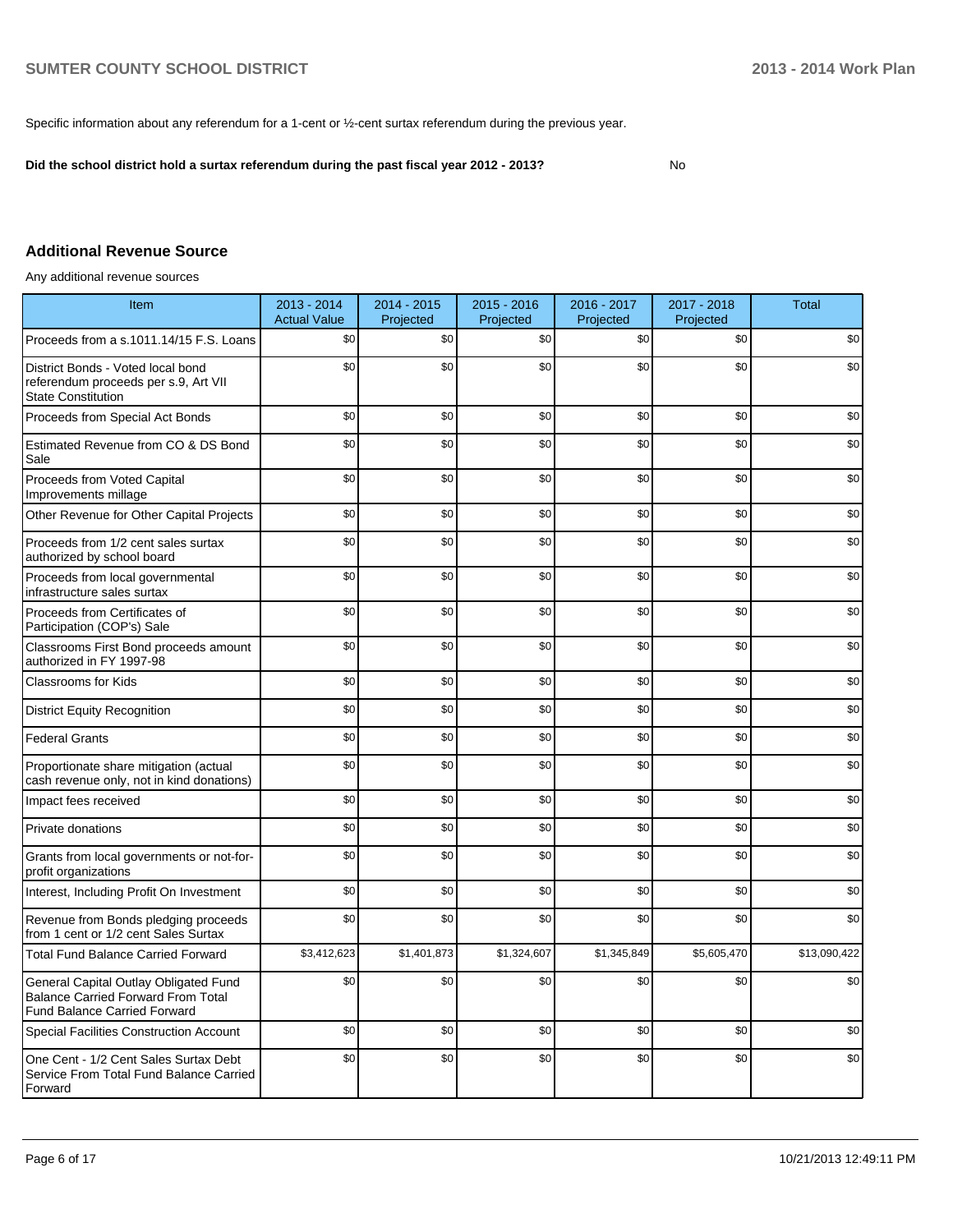| Capital Outlay Projects Funds Balance<br>Carried Forward From Total Fund<br><b>Balance Carried Forward</b> | \$0 <sub>1</sub> | \$0         | \$0         | \$0 <sub>1</sub> | \$0 I       | \$0          |
|------------------------------------------------------------------------------------------------------------|------------------|-------------|-------------|------------------|-------------|--------------|
| Icharter peco                                                                                              | \$811.898        | \$0         | \$0         | \$0              | \$0         | \$811,898    |
| Subtotal                                                                                                   | \$4.224.521      | \$1,401,873 | \$1.324.607 | \$1.345.849      | \$5,605,470 | \$13,902,320 |

# **Total Revenue Summary**

| <b>Item Name</b>                                                  | $2013 - 2014$<br><b>Budget</b> | 2014 - 2015<br>Projected   | $2015 - 2016$<br>Projected | 2016 - 2017<br>Projected   | 2017 - 2018<br>Projected | <b>Five Year Total</b> |
|-------------------------------------------------------------------|--------------------------------|----------------------------|----------------------------|----------------------------|--------------------------|------------------------|
| Local 1.5 Mill Discretionary Capital Outlay<br>Revenue            | \$10,593,386                   | \$12,390,465               | \$13,409,155               | \$14,771,561               | \$16,546,295             | \$67,710,862           |
| PECO and 1.5 Mill Maint and Other 1.5<br><b>Mill Expenditures</b> | (\$12,680,487)                 | (\$10,463,297)             | (\$10,483,479)             | (\$10,607,506)             | (\$10,342,503)           | (\$54,577,272)         |
| PECO Maintenance Revenue                                          | \$0                            | \$0                        | \$8.921                    | \$27,959                   | \$67.020                 | \$103,900              |
| Available 1.50 Mill for New<br><b>Construction</b>                | (\$2,087,101)                  | \$1,927,168                | \$2,925,676                | \$4,164,055                | \$6,203,792              | \$13,133,590           |
|                                                                   |                                |                            |                            |                            |                          |                        |
| <b>Item Name</b>                                                  | $2013 - 2014$<br><b>Budget</b> | $2014 - 2015$<br>Projected | $2015 - 2016$<br>Projected | $2016 - 2017$<br>Projected | 2017 - 2018<br>Projected | <b>Five Year Total</b> |
| CO & DS Revenue                                                   | \$95,566                       | \$95,566                   | \$95,566                   | \$95,566                   | \$95,566                 | \$477,830              |
| <b>PECO New Construction Revenue</b>                              | \$0                            | \$0                        | \$0                        | \$0                        | \$0                      | \$0                    |
|                                                                   |                                |                            |                            |                            |                          |                        |
| Other/Additional Revenue                                          | \$4,224,521                    | \$1,401,873                | \$1,324,607                | \$1,345,849                | \$5,605,470              | \$13,902,320           |
| <b>Total Additional Revenue</b>                                   | \$4,320,087                    | \$1,497,439                | \$1,420,173                | \$1,441,415                | \$5,701,036              | \$14,380,150           |

# **Project Schedules**

## **Capacity Project Schedules**

A schedule of capital outlay projects necessary to ensure the availability of satisfactory classrooms for the projected student enrollment in K-12 programs.

| <b>Project Description</b> | Location                                        |                  | $2013 - 2014$ | $2014 - 2015$ | $2015 - 2016$ | 2016 - 2017 | 2017 - 2018 | <b>Total</b>    | Funded |
|----------------------------|-------------------------------------------------|------------------|---------------|---------------|---------------|-------------|-------------|-----------------|--------|
| Classroom Building         | LAKE<br><b>PANASOFFKEE</b><br><b>ELEMENTARY</b> | Planned<br>Cost: | \$0           | \$0           | \$2,000,000   | \$0         | \$0         | \$2,000,000 Yes |        |
|                            | Student Stations: I                             |                  |               |               | 80            |             |             | 80              |        |
|                            | Total Classrooms: I                             |                  |               |               |               |             |             |                 |        |
|                            | Gross Sq Ft:                                    |                  |               |               | 11,000        |             |             | 11,000          |        |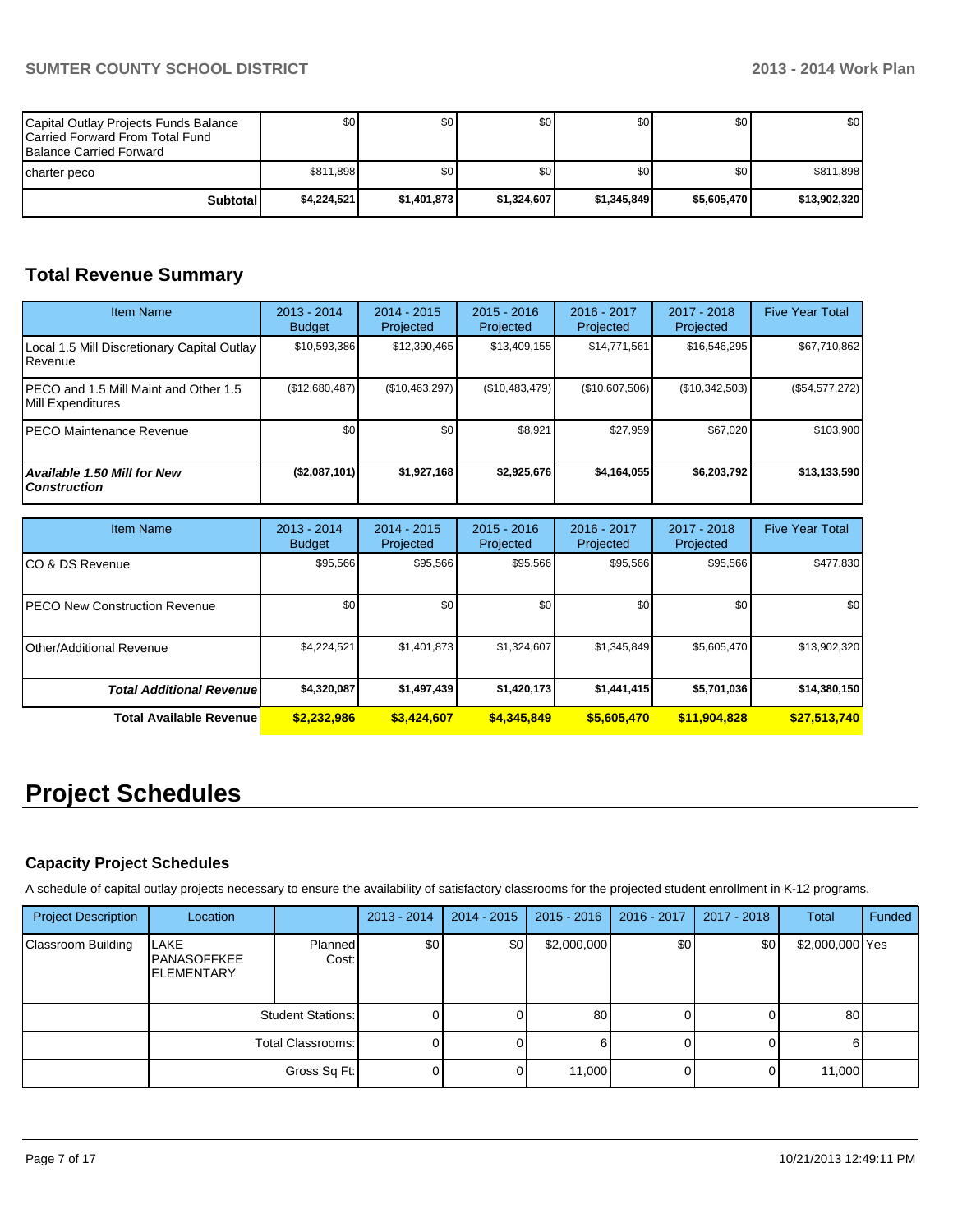|                                     |                                           | <b>Student Stations:</b> | 175            | 40             | 180            | $\mathbf 0$ | $\mathbf 0$ | 395             |  |
|-------------------------------------|-------------------------------------------|--------------------------|----------------|----------------|----------------|-------------|-------------|-----------------|--|
|                                     |                                           | <b>Planned Cost:</b>     | \$623,762      | \$1,800,000    | \$2,800,000    | \$0         | \$0         | \$5,223,762     |  |
|                                     |                                           | Gross Sq Ft:             | $\mathbf 0$    | $\overline{0}$ | 14,690         | $\pmb{0}$   | $\pmb{0}$   | 14,690          |  |
|                                     | <b>Total Classrooms:</b>                  |                          | $\mathbf 0$    | $\Omega$       |                | $\mathbf 0$ | $\mathbf 0$ |                 |  |
|                                     |                                           | <b>Student Stations:</b> | $\mathbf 0$    | $\overline{0}$ | 100            | $\mathbf 0$ | $\mathbf 0$ | 100             |  |
| P.E. Facilities                     | <b>WILDWOOD</b><br>MIDDLE/HIGH            | Planned<br>Cost:         | \$0            | \$0            | \$800,000      | \$0         | \$0         | \$800,000 Yes   |  |
|                                     |                                           | Gross Sq Ft:             | 14,690         | $\Omega$       | $\Omega$       | $\Omega$    | $\Omega$    | 14,690          |  |
|                                     |                                           | <b>Total Classrooms:</b> | $\mathbf{1}$   | $\mathbf 0$    | $\overline{0}$ | $\mathbf 0$ | $\mathbf 0$ | $\mathbf{1}$    |  |
|                                     |                                           | <b>Student Stations:</b> | 100            | $\overline{0}$ | $\overline{0}$ | $\mathbf 0$ | $\mathbf 0$ | 100             |  |
| P.E. Facilities                     | <b>SOUTH SUMTER</b><br><b>SENIOR HIGH</b> | Planned<br>Cost:         | \$418,164      | \$0            | \$0            | \$0         | \$0         | \$418,164 Yes   |  |
|                                     |                                           | Gross Sq Ft:             | $\overline{0}$ | 10,980         | $\mathbf 0$    | $\mathbf 0$ | $\mathbf 0$ | 10,980          |  |
|                                     |                                           | <b>Total Classrooms:</b> | $\mathbf 0$    | 4              | $\overline{0}$ | $\Omega$    | $\mathbf 0$ | 4               |  |
|                                     |                                           | <b>Student Stations:</b> | $\mathbf 0$    | 40             | $\overline{0}$ | $\mathbf 0$ | $\mathbf 0$ | 40              |  |
| Classroom Building                  | <b>SOUTH SUMTER</b><br><b>MIDDLE</b>      | Planned<br>Cost:         | \$0            | \$1,800,000    | \$0            | \$0         | \$0         | \$1,800,000 Yes |  |
|                                     |                                           | Gross Sq Ft:             | 4,000          | $\mathbf 0$    | $\mathbf 0$    | $\mathbf 0$ | $\mathbf 0$ | 4,000           |  |
|                                     |                                           | <b>Total Classrooms:</b> | 3              | $\Omega$       | $\mathbf 0$    | $\Omega$    | $\mathbf 0$ | 3               |  |
|                                     | <b>Student Stations:</b>                  |                          | 75             | $\overline{0}$ | $\overline{0}$ | $\mathbf 0$ | $\mathbf 0$ | 75              |  |
| Remodel Building<br>09/004 & 10/004 | <b>SOUTH SUMTER</b><br><b>SENIOR HIGH</b> | Planned<br>Cost:         | \$205,598      | \$0            | \$0            | \$0         | \$0         | \$205,598 Yes   |  |

| <b>Planned Cost:</b>       | \$623,762] | \$1,800,000 | \$2,800,000 | \$0 | \$0 | \$5,223,762 |
|----------------------------|------------|-------------|-------------|-----|-----|-------------|
| <b>Student Stations: I</b> | 175 l      | 40          | 180         |     |     | 395         |
| <b>Total Classrooms:</b>   |            |             |             |     |     | 15          |
| Gross Sq Ft:               | 18,690     | 10.980      | 25,690      |     |     | 55,360      |

# **Other Project Schedules**

Major renovations, remodeling, and additions of capital outlay projects that do not add capacity to schools.

| <b>Project Description</b> | Location                                     | $2013 - 2014$<br><b>Actual Budget</b> | $2014 - 2015$<br>Projected | $2015 - 2016$<br>Projected | 2016 - 2017<br>Projected | 2017 - 2018<br>Projected | Total         | Funded |
|----------------------------|----------------------------------------------|---------------------------------------|----------------------------|----------------------------|--------------------------|--------------------------|---------------|--------|
| Paved parking              | <b>BUSHNELL</b><br><b>ELEMENTARY</b>         | \$100,000                             | \$0                        | \$0                        | \$٥١                     | \$0                      | \$100,000 Yes |        |
| Paved parking              | <b>LAKE PANASOFFKEE</b><br><b>ELEMENTARY</b> | \$57,351                              | \$0                        | \$0                        | ا 30                     | \$0                      | \$57,351 Yes  |        |
| <b>Bleachers</b>           | <b>SOUTH SUMTER</b><br><b>SENIOR HIGH</b>    | \$0                                   | \$300,000                  | \$0                        | \$0                      | \$0                      | \$300,000 Yes |        |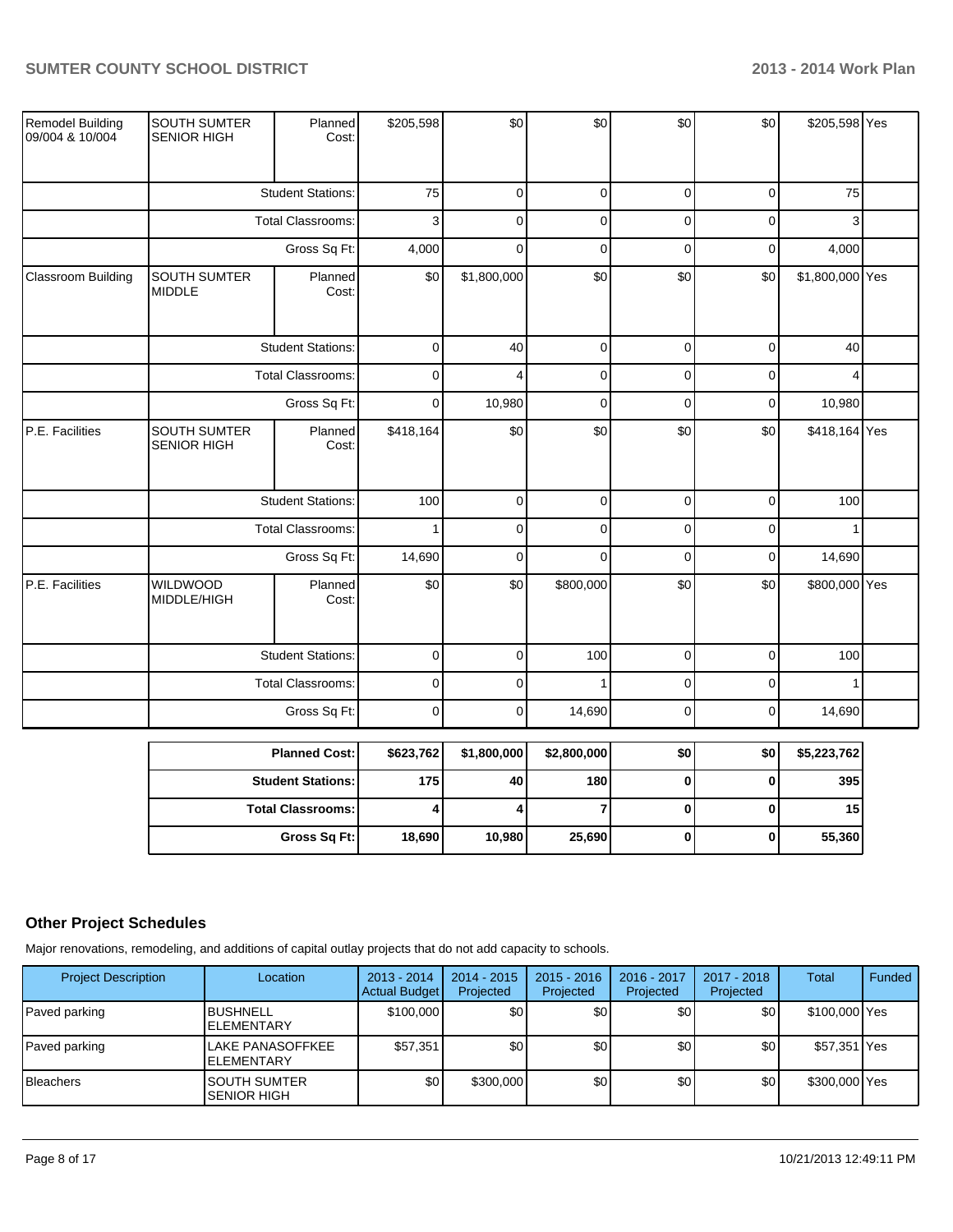| Expand Building and Bus<br>Parking | <b>SOUTH</b><br><b>ITRANSPORTATION</b><br><b>IDEPARTMENT</b> | \$٥Ι      | \$0       | \$200,000 | \$0 | \$0 | \$200,000 Yes |  |
|------------------------------------|--------------------------------------------------------------|-----------|-----------|-----------|-----|-----|---------------|--|
| Storage Building                   | ISOUTH SUMTER<br><b>SENIOR HIGH</b>                          | \$50,000  | \$0       | \$0       | \$0 | \$0 | \$50,000 Yes  |  |
|                                    |                                                              | \$207,351 | \$300,000 | \$200,000 | \$0 | \$0 | \$707,351     |  |

## **Additional Project Schedules**

Any projects that are not identified in the last approved educational plant survey.

Nothing reported for this section.

### **Non Funded Growth Management Project Schedules**

Schedule indicating which projects, due to planned development, that CANNOT be funded from current revenues projected over the next five years.

Nothing reported for this section.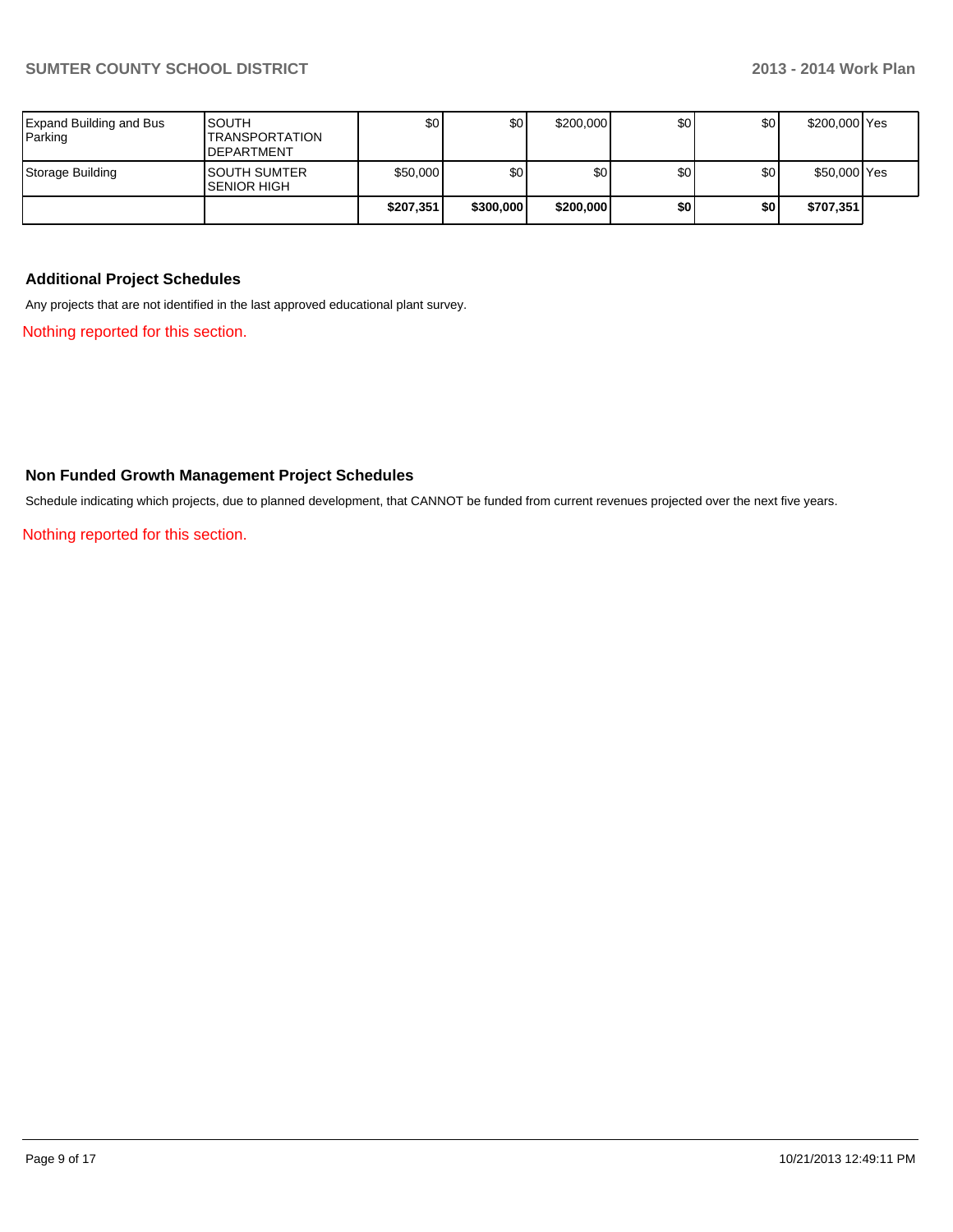# **Tracking**

## **Capacity Tracking**

| Location                                  | $2013 -$<br><b>2014 Satis</b><br>Stu. Sta. | Actual<br>$2013 -$<br><b>2014 FISH</b><br>Capacity | Actual<br>$2012 -$<br>2013<br><b>COFTE</b> | # Class<br><b>Rooms</b> | Actual<br>Average<br>$2013 -$<br>2014 Class<br><b>Size</b> | Actual<br>$2013 -$<br>2014<br><b>Utilization</b> | <b>New</b><br>Stu.<br>Capacity | <b>New</b><br>Rooms to<br>be<br>Added/Re<br>moved | Projected<br>$2017 -$<br>2018<br><b>COFTE</b> | Projected<br>$2017 -$<br>2018<br><b>Utilization</b> | Projected<br>$2017 -$<br>2018 Class<br><b>Size</b> |
|-------------------------------------------|--------------------------------------------|----------------------------------------------------|--------------------------------------------|-------------------------|------------------------------------------------------------|--------------------------------------------------|--------------------------------|---------------------------------------------------|-----------------------------------------------|-----------------------------------------------------|----------------------------------------------------|
| Ibushnell<br>IELEMENTARY                  | 848                                        | 848                                                | 726                                        | 47                      | 15                                                         | 86.00 %                                          | 18                             |                                                   | 451                                           | 52.00 %                                             | 9                                                  |
| ISOUTH SUMTER<br><b>IMIDDLE</b>           | 1,331                                      | 1,197                                              | 814                                        | 56                      | 15                                                         | 68.00 %                                          |                                | 40                                                | 1,423                                         | 118.00%                                             | 15                                                 |
| IWEBSTER<br><b>IELEMENTARY</b>            | 803                                        | 803                                                | 656                                        | 43                      | 15                                                         | 82.00 %                                          | $\Omega$                       | $\Omega$                                          | 388                                           | 48.00 %                                             | 9                                                  |
| iwildwood<br><b>IELEMENTARY</b>           | 926                                        | 926                                                | 778                                        | 47                      | 17                                                         | 84.00 %                                          | $\Omega$                       | $\Omega$                                          | 513                                           | 55.00 %                                             | 11                                                 |
| <b>I</b> WILDWOOD<br>MIDDLE/HIGH          | 1,295                                      | 1,165                                              | 579                                        | 55                      | 11                                                         | 50.00 %                                          | $\Omega$                       | $\Omega$                                          | 966                                           | 83.00 %                                             | 18                                                 |
| ISOUTH SUMTER<br>ISENIOR HIGH             | 1,468                                      | 1,321                                              | 1,005                                      | 59                      | 17                                                         | 76.00 %                                          |                                | 120                                               | 922                                           | 70.00 %                                             | 5                                                  |
| llake panasoffkee<br><b>IELEMENTARY</b>   | 570                                        | 570                                                | 467                                        | 29                      | 16                                                         | 82.00 %                                          | 80                             | 6                                                 | 301                                           | 46.00 %                                             | 9                                                  |
| ISUMTER ADULT<br><b>IEDUCATION CENTER</b> | 83                                         | 124                                                | 24                                         | 4                       | $6 \mid$                                                   | 20.00 %                                          | $\Omega$                       | $\Omega$                                          | 14                                            | 11.00 %                                             | 4                                                  |
| WEST STREET                               | 80                                         | 80                                                 | 26                                         | 8                       | $\overline{3}$                                             | 32.00 %                                          | 22                             |                                                   | 44                                            | 43.00 %                                             | 5                                                  |
|                                           | 7,404                                      | 7,034                                              | 5,076                                      | 348                     | 15                                                         | 72.16 %                                          | 128                            | 168                                               | 5,022                                         | 70.12 %                                             | 10                                                 |

The COFTE Projected Total (5,022) for 2017 - 2018 must match the Official Forecasted COFTE Total (5,022 ) for 2017 - 2018 before this section can be completed. In the event that the COFTE Projected Total does not match the Official forecasted COFTE, then the Balanced Projected COFTE Table should be used to balance COFTE.

| Projected COFTE for 2017 - 2018 |       | <b>Grade Level Type</b> | <b>Balanced Projected</b><br>COFTE for 2017 - 2018 |
|---------------------------------|-------|-------------------------|----------------------------------------------------|
| Elementary (PK-3)               | 1,653 |                         |                                                    |
| Middle (4-8)                    | 2,111 |                         |                                                    |
| High (9-12)                     | 1,258 | Elementary (PK-3)       | $\Omega$                                           |
|                                 |       | Middle (4-8)            | $\Omega$                                           |
|                                 | 5,022 | High (9-12)             | $\Omega$                                           |
|                                 |       |                         |                                                    |
|                                 |       |                         | 5,022                                              |

### **Relocatable Replacement**

Number of relocatable classrooms clearly identified and scheduled for replacement in the school board adopted financially feasible 5-year district work program.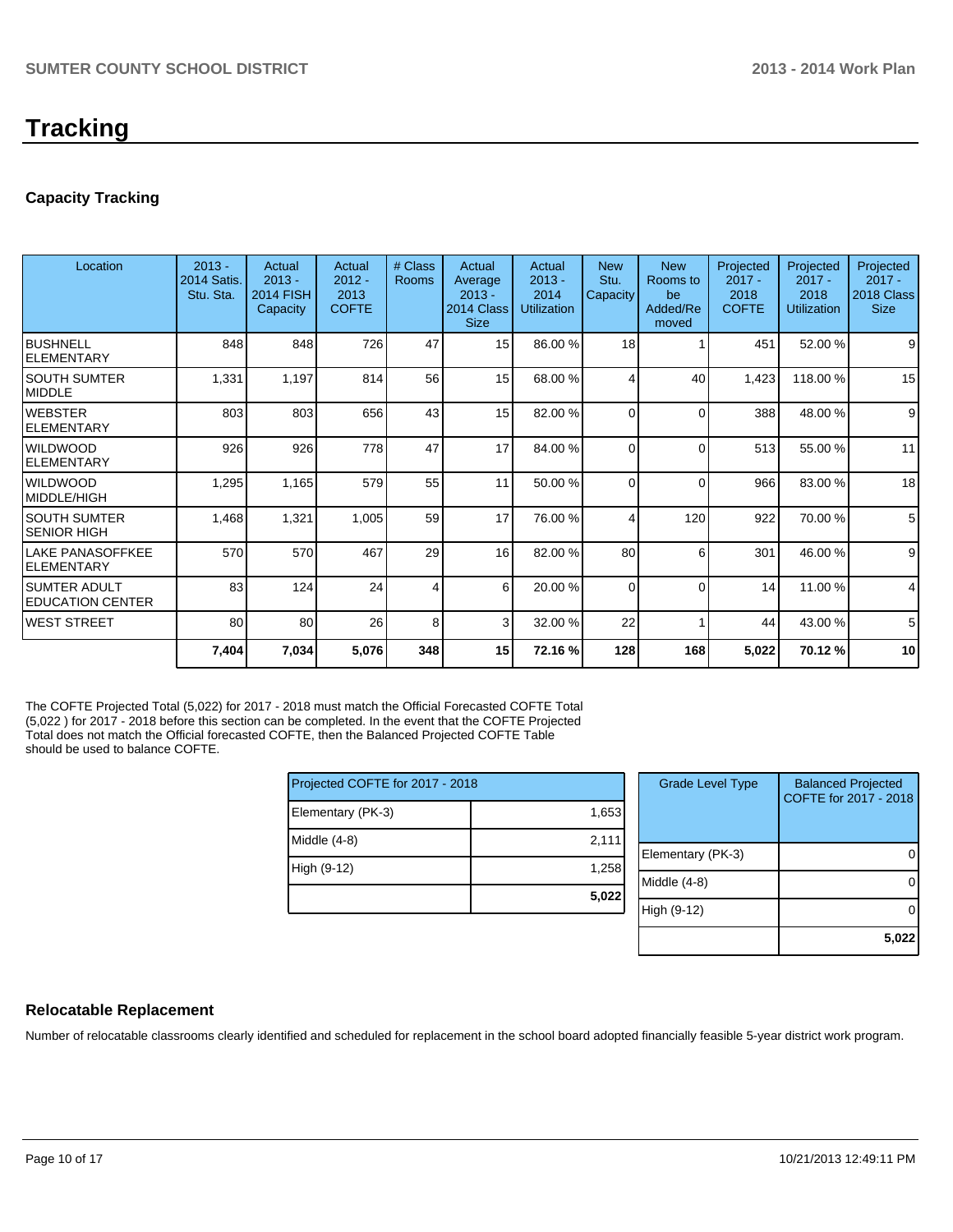### **SUMTER COUNTY SCHOOL DISTRICT 2013 - 2014 Work Plan**

| Location                                 | $2013 - 2014$ | $2014 - 2015$ | $2015 - 2016$ | $2016 - 2017$ | $2017 - 2018$ | Year 5 Total |
|------------------------------------------|---------------|---------------|---------------|---------------|---------------|--------------|
| WILDWOOD MIDDLE/HIGH                     |               |               |               |               |               | 51           |
| LAKE PANASOFFKEE ELEMENTARY              |               |               |               |               |               |              |
| SUMTER ADULT EDUCATION CENTER            |               |               |               |               |               |              |
| <b>Total Relocatable Replacements: I</b> |               |               |               |               |               | 13 I         |

### **Charter Schools Tracking**

Information regarding the use of charter schools.

| Location-Type               | # Relocatable<br>units or<br>permanent<br>classrooms | Owner       | Year Started or<br>Scheduled | <b>Student</b><br><b>Stations</b> | <b>Students</b><br>Enrolled | Years in<br>Contract | <b>Total Charter</b><br><b>Students</b><br>projected for<br>2017 - 2018 |
|-----------------------------|------------------------------------------------------|-------------|------------------------------|-----------------------------------|-----------------------------|----------------------|-------------------------------------------------------------------------|
| Villages of Lake and Sumter |                                                      | 175 PRIVATE | 2000                         | 3.452                             | 2,646                       |                      | 3.438                                                                   |
|                             | 175 l                                                |             |                              | 3,452                             | 2,646                       |                      | 3,438                                                                   |

### **Special Purpose Classrooms Tracking**

The number of classrooms that will be used for certain special purposes in the current year, by facility and type of classroom, that the district will, 1), not use for educational purposes, and 2), the co-teaching classrooms that are not open plan classrooms and will be used for educational purposes.

| School                                  | <b>School Type</b>                   | # of Elementary<br>K-3 Classrooms | # of Middle 4-8<br><b>Classrooms</b> | # of High $9-12$<br><b>Classrooms</b> | # of $ESE$<br><b>Classrooms</b> | # of Combo<br><b>Classrooms</b> | <b>Total</b><br><b>Classrooms</b> |
|-----------------------------------------|--------------------------------------|-----------------------------------|--------------------------------------|---------------------------------------|---------------------------------|---------------------------------|-----------------------------------|
| <b>ISOUTH SUMTER MIDDLE</b>             | Educational                          |                                   |                                      |                                       |                                 |                                 | 3                                 |
| <b>IWEBSTER ELEMENTARY</b>              | Educational                          |                                   |                                      |                                       |                                 |                                 | 3                                 |
| <b>IWILDWOOD ELEMENTARY</b>             | Educational                          |                                   |                                      |                                       |                                 |                                 | 4                                 |
| lLAKE PANASOFFKEE<br><b>IELEMENTARY</b> | Educational                          |                                   |                                      |                                       |                                 |                                 |                                   |
|                                         | <b>Total Educational Classrooms:</b> |                                   |                                      |                                       |                                 |                                 | 11                                |

| School                               | School Type | $\parallel$ # of Elementary $\parallel$ # of Middle 4-8 $\parallel$ # of High 9-12<br>K-3 Classrooms I | <b>Classrooms</b> | <b>Classrooms</b> | # of $ESE$<br><b>Classrooms</b> | # of Combo<br><b>Classrooms</b> | Total<br><b>Classrooms</b> |
|--------------------------------------|-------------|--------------------------------------------------------------------------------------------------------|-------------------|-------------------|---------------------------------|---------------------------------|----------------------------|
| <b>Total Co-Teaching Classrooms:</b> |             |                                                                                                        |                   |                   | 01                              | 0                               | $\mathbf{0}$               |

#### **Infrastructure Tracking**

**Necessary offsite infrastructure requirements resulting from expansions or new schools. This section should include infrastructure information related to capacity project schedules and other project schedules (Section 4).**

None

**Proposed location of planned facilities, whether those locations are consistent with the comprehensive plans of all affected local governments, and recommendations for infrastructure and other improvements to land adjacent to existing facilities. Provisions of 1013.33(12), (13) and (14) and 1013.36 must be addressed for new facilities planned within the 1st three years of the plan (Section 5).**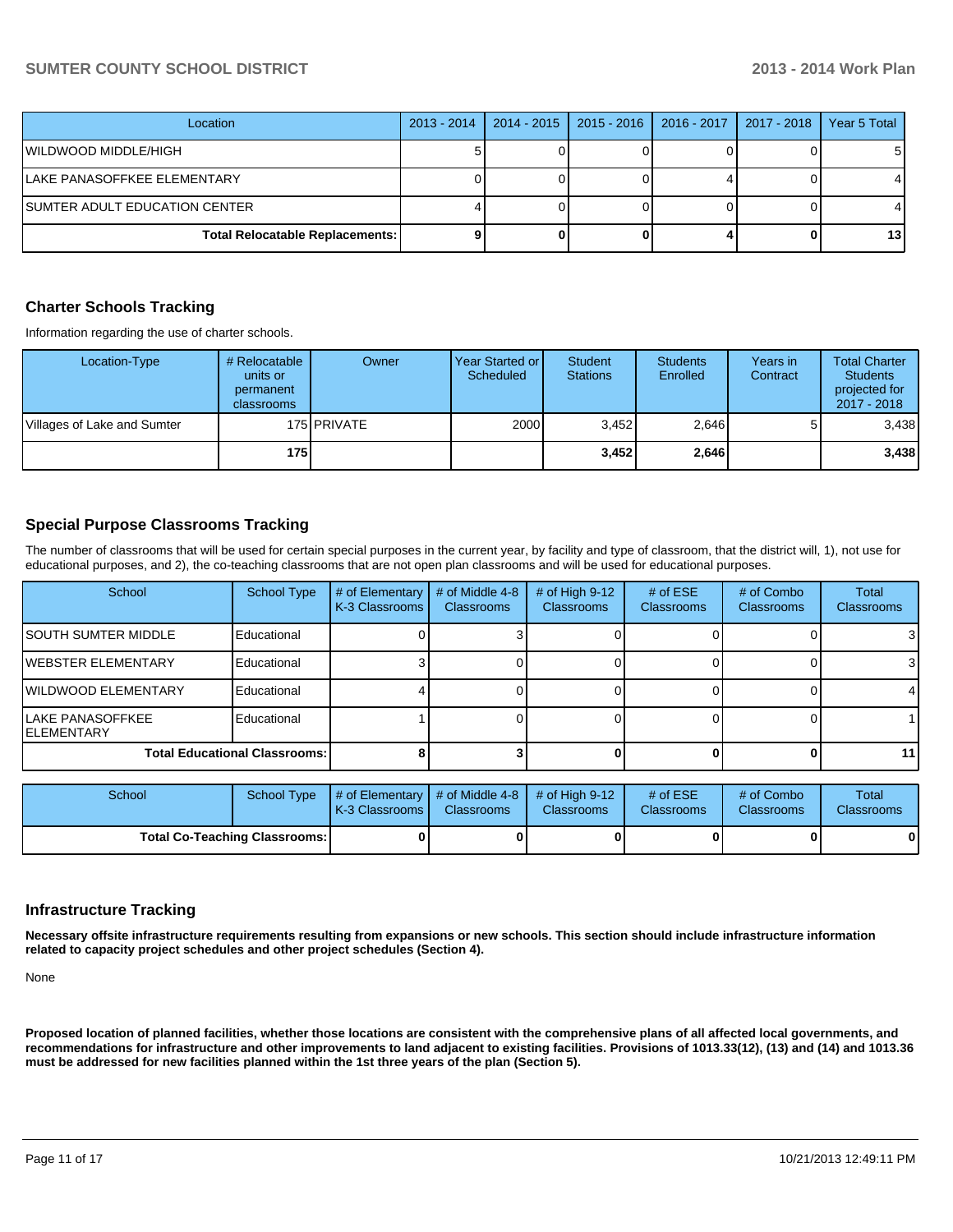#### Not Specified

**Consistent with Comp Plan?** No

### **Net New Classrooms**

The number of classrooms, by grade level and type of construction, that were added during the last fiscal year.

| List the net new classrooms added in the 2012 - 2013 fiscal year.                                                                                       |                               |                             |                                |                        | List the net new classrooms to be added in the 2013 - 2014 fiscal<br>Ivear. |                            |                                       |                        |
|---------------------------------------------------------------------------------------------------------------------------------------------------------|-------------------------------|-----------------------------|--------------------------------|------------------------|-----------------------------------------------------------------------------|----------------------------|---------------------------------------|------------------------|
| "Classrooms" is defined as capacity carrying classrooms that are added to increase<br>capacity to enable the district to meet the Class Size Amendment. |                               |                             |                                |                        | Totals for fiscal year 2013 - 2014 should match totals in Section 15A.      |                            |                                       |                        |
| Location                                                                                                                                                | $2012 - 2013 \#$<br>Permanent | $2012 - 2013 \#$<br>Modular | $2012 - 2013$ #<br>Relocatable | $2012 - 2013$<br>Total | $2013 - 2014$ #<br>Permanent                                                | $2013 - 2014$ #<br>Modular | $2013 - 2014$ #<br><b>Relocatable</b> | $2013 - 2014$<br>Total |
| Elementary (PK-3)                                                                                                                                       |                               |                             |                                |                        |                                                                             |                            |                                       | 0                      |
| $Middle (4-8)$                                                                                                                                          |                               |                             |                                |                        |                                                                             |                            |                                       | $\Omega$               |
| High (9-12)                                                                                                                                             |                               |                             |                                |                        |                                                                             |                            |                                       |                        |
|                                                                                                                                                         |                               |                             |                                |                        |                                                                             |                            | 0                                     |                        |

## **Relocatable Student Stations**

Number of students that will be educated in relocatable units, by school, in the current year, and the projected number of students for each of the years in the workplan.

| <b>Site</b>                                       | $2013 - 2014$   | $2014 - 2015$ | $2015 - 2016$ | 2016 - 2017 | $2017 - 2018$ | 5 Year Average  |
|---------------------------------------------------|-----------------|---------------|---------------|-------------|---------------|-----------------|
| IBUSHNELL ELEMENTARY                              | 0               | 18            |               | $\Omega$    |               | $\overline{4}$  |
| SOUTH SUMTER MIDDLE                               | ∩               | 44            | 44            | $\Omega$    | 0             | 18              |
| <b>WEBSTER ELEMENTARY</b>                         | 0               | 0             | $\Omega$      | $\Omega$    | 0             | $\overline{0}$  |
| <b>WILDWOOD ELEMENTARY</b>                        | 0               | 90            | 90            | 90          | 90            | 72              |
| <b>IWILDWOOD MIDDLE/HIGH</b>                      | 175             | 50            | 50            | 50          | 50            | 75              |
| <b>SOUTH SUMTER SENIOR HIGH</b>                   | 50              | 50            | 50            | 50          | 50            | 50              |
| LAKE PANASOFFKEE ELEMENTARY                       | U               | 72            | 72            | $\Omega$    | $\Omega$      | 29              |
| SUMTER ADULT EDUCATION CENTER                     | 48              | 0             | 0             | $\Omega$    | $\Omega$      | 10 <sup>1</sup> |
| <b>IWEST STREET</b>                               | 10 <sup>1</sup> | 44            | 44            | 44          | 44            | 37              |
| Totals for SUMTER COUNTY SCHOOL DISTRICT          |                 |               |               |             |               |                 |
|                                                   |                 |               |               |             |               |                 |
| Total students in relocatables by year.           | 283             | 368           | 350           | 234         | 234           | 294             |
| Total number of COFTE students projected by year. | 5,047           | 5,066         | 5,036         | 5,026       | 5,022         | 5,039           |
| Percent in relocatables by year.                  | 6%              | 7%            | 7 %           | 5 %         | 5 %           | 6 %             |

### **Leased Facilities Tracking**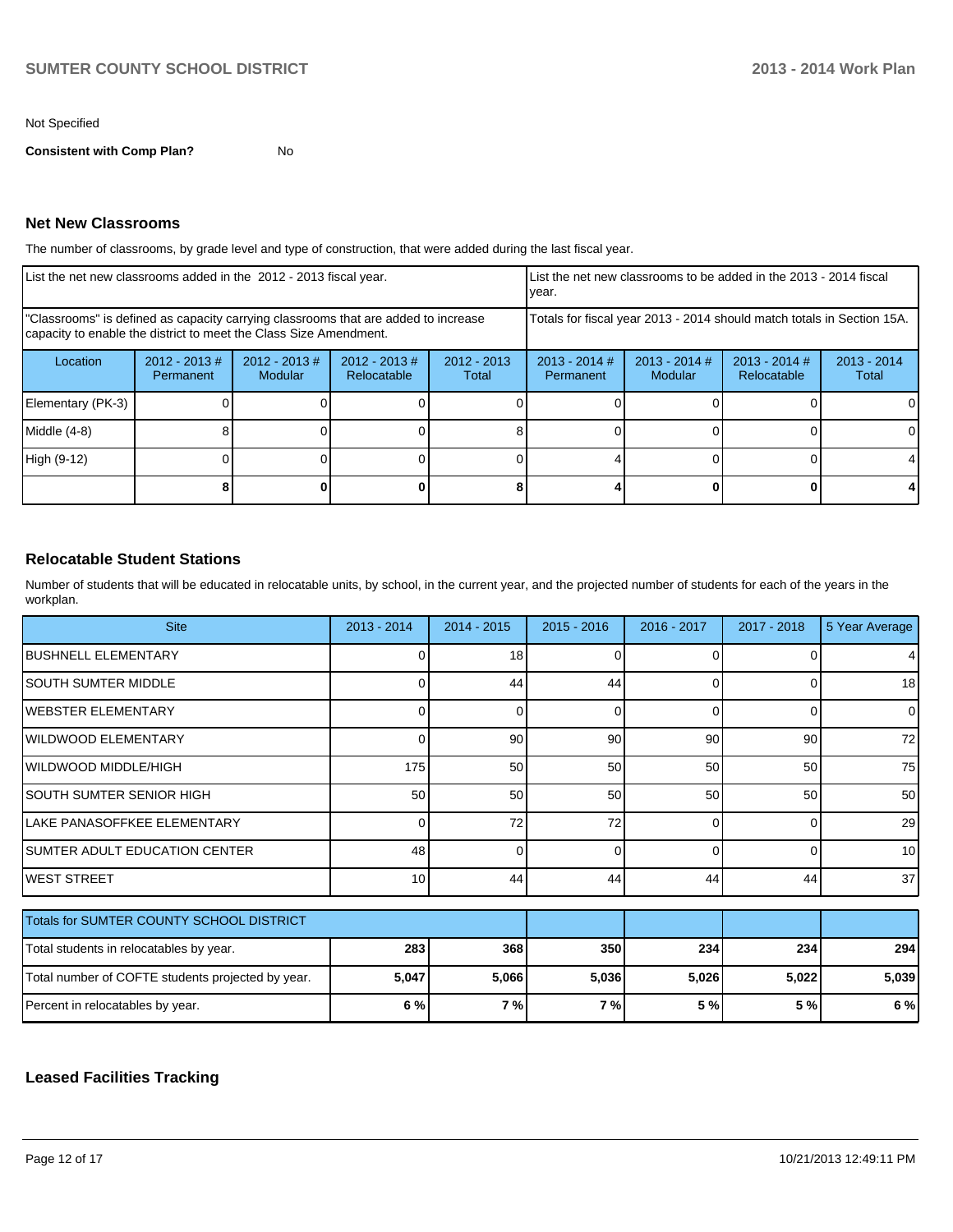Exising leased facilities and plans for the acquisition of leased facilities, including the number of classrooms and student stations, as reported in the educational plant survey, that are planned in that location at the end of the five year workplan.

| Location                       | # of Leased<br>Classrooms 2013 -<br>2014 | <b>FISH Student</b><br><b>Stations</b> | Owner              | # of Leased<br>Classrooms 2017 -<br>2018 | <b>FISH Student</b><br><b>Stations</b> |
|--------------------------------|------------------------------------------|----------------------------------------|--------------------|------------------------------------------|----------------------------------------|
| IWILDWOOD MIDDLE/HIGH          |                                          |                                        | 175 mobile modular |                                          | 50 <sub>l</sub>                        |
| <b>IBUSHNELL ELEMENTARY</b>    | 0                                        |                                        |                    |                                          | $\overline{0}$                         |
| ISOUTH SUMTER MIDDLE           | 0                                        |                                        |                    |                                          | $\overline{0}$                         |
| IWEBSTER ELEMENTARY            |                                          |                                        |                    |                                          | $\Omega$                               |
| WILDWOOD ELEMENTARY            | 0                                        |                                        |                    |                                          | $\Omega$                               |
| lwest street                   |                                          |                                        |                    |                                          | ΩI                                     |
| SOUTH SUMTER SENIOR HIGH       |                                          |                                        | 50 mobile modular  |                                          | ΩI                                     |
| LAKE PANASOFFKEE ELEMENTARY    | n                                        |                                        |                    |                                          | $\Omega$                               |
| ISUMTER ADULT EDUCATION CENTER | U                                        |                                        |                    |                                          | $\Omega$                               |
|                                | 9                                        | 225                                    |                    |                                          | 50 <sub>l</sub>                        |

### **Failed Standard Relocatable Tracking**

Relocatable units currently reported by school, from FISH, and the number of relocatable units identified as 'Failed Standards'.

Nothing reported for this section.

# **Planning**

### **Class Size Reduction Planning**

**Plans approved by the school board that reduce the need for permanent student stations such as acceptable school capacity levels, redistricting, busing, year-round schools, charter schools, magnet schools, public-private partnerships, multitrack scheduling, grade level organization, block scheduling, or other alternatives.**

Block scheduling at South Sumter High

## **School Closure Planning**

**Plans for the closure of any school, including plans for disposition of the facility or usage of facility space, and anticipated revenues.**

As a result of the merger of North Sumter Primary (0091) and North Sumter Intermediate to create Wildwood Elementary (0102)North Sumter Primary is currently not being used as an educational facility but is housing district property. The future depends on the economy and future growth.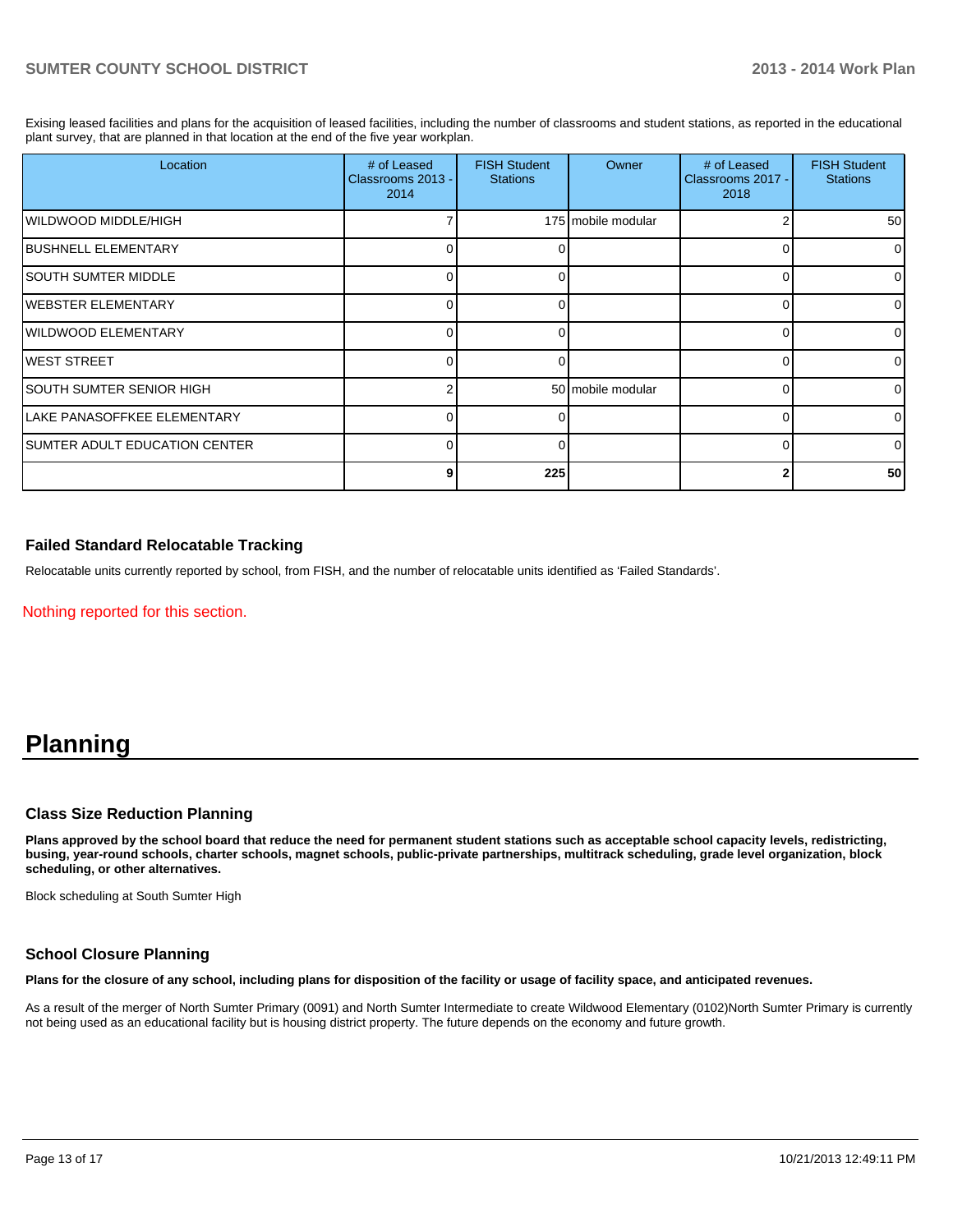Five Year Survey - Ten Year Capacity **10/21/2013** SUMTER COUNTY SCHOOL DISTRICT

**Schedule of capital outlay projects projected to ensure the availability of satisfactory student stations for the projected student enrollment in K - 12 programs for the future 5 years beyond the 5-year district facilities work program.**

No items meet the criteria.

Five Year Survey - Ten Year Infrastructure **10/21/2013** SUMTER COUNTY SCHOOL DISTRICT

**Proposed Location of Planned New, Remodeled, or New Additions to Facilities in 6 thru 10 out years (Section 28).**

Not Specified

**Plans for closure of any school, including plans for disposition of the facility or usage of facility space, and anticipated revenues in the 6 thru 10 out years (Section 29).**

Not Specified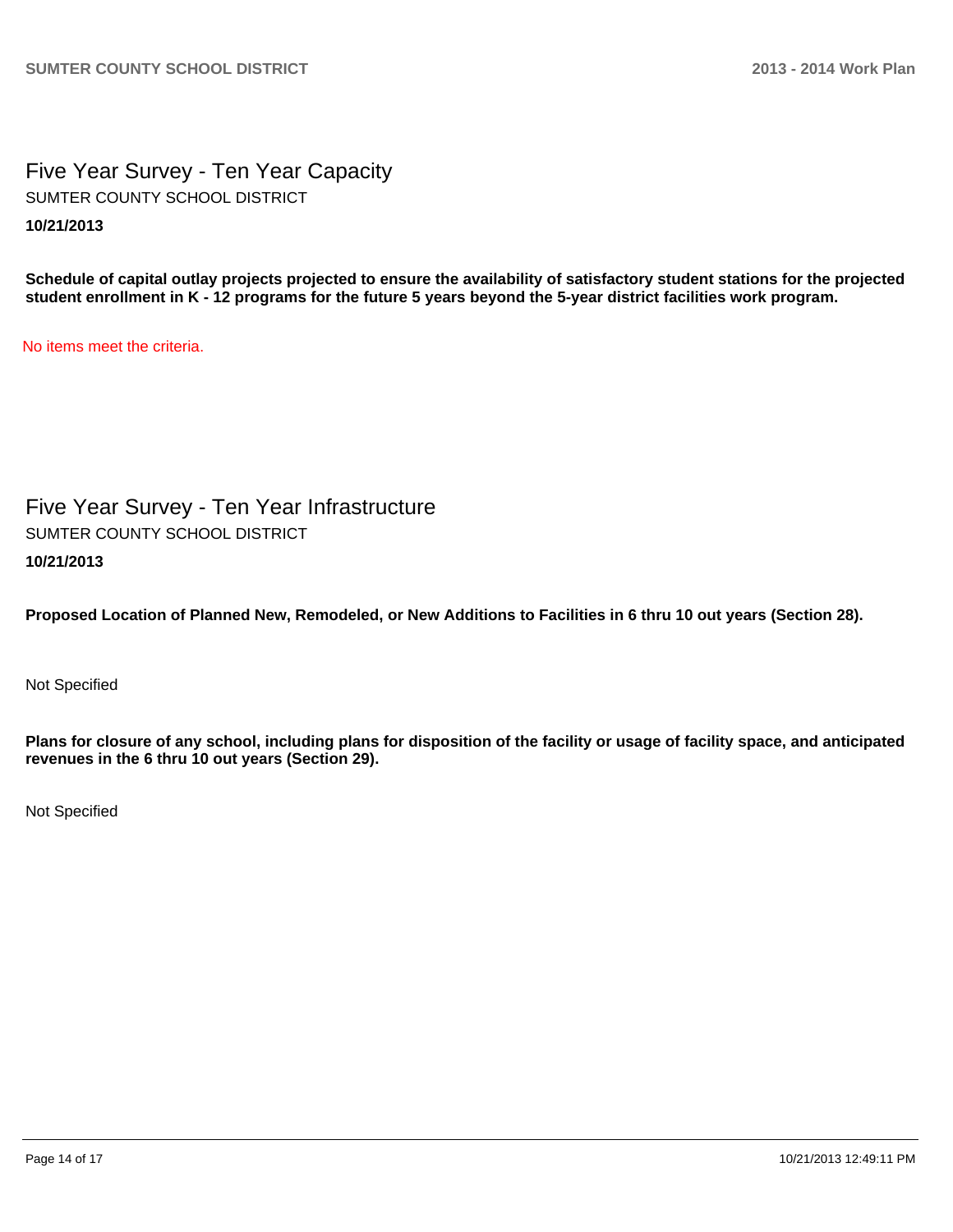# Five Year Survey - Ten Year Maintenance **10/21/2013** SUMTER COUNTY SCHOOL DISTRICT

**District projects and locations regarding the projected need for major renovation, repair, and maintenance projects within the district in years 6 - 10 beyond the projects plans detailed in the five years covered by the work plan.**

No items match the criteria.

# Five Year Survey - Ten Year Utilization

SUMTER COUNTY SCHOOL DISTRICT

**10/21/2013**

**Schedule of planned capital outlay projects identifying the standard grade groupings, capacities, and planned utilization rates of future educational facilities of the district for both permanent and relocatable facilities.**

| <b>Grade Level</b><br><b>Projections</b> | <b>FISH Student</b><br><b>Stations</b> | <b>Actual FISH</b><br>Capacity | Actual<br><b>COFTE</b> | Actual<br><b>Utilization</b> | Actual new<br><b>Student</b><br>Capacity to be<br>added/remove | Projected<br><b>COFTE</b> | Projected<br><b>Utilization</b> |
|------------------------------------------|----------------------------------------|--------------------------------|------------------------|------------------------------|----------------------------------------------------------------|---------------------------|---------------------------------|
| Elementary -<br>District Totals          | 3,211                                  | 3,211                          | 2,593.50               | 80.77%                       |                                                                | 3,409                     | 106.17%                         |
| Middle - District<br>Totals              | 2,810                                  | 2,528                          | 1,461.05               | 57.79 %                      |                                                                | 1,530                     | 60.52%                          |
| High - District<br><b>Totals</b>         | 1,408                                  | 1,267                          | 1,073.60               | 84.74 %                      |                                                                | 1,522                     | 120.13%                         |
| Other - ESE, etc                         | 1,509                                  | 204                            | 90.44                  | 44.33 %                      |                                                                | 92                        | 45.10%                          |
|                                          | 8,938                                  | 7,210                          | 5,218.59               | 72.38 %                      |                                                                | 6,553                     | 90.89%                          |

**Combination schools are included with the middle schools for student stations, capacity, COFTE and utilization purposes because these facilities all have a 90% utilization factor. Use this space to explain or define the grade groupings for combination schools.**

No comments to report.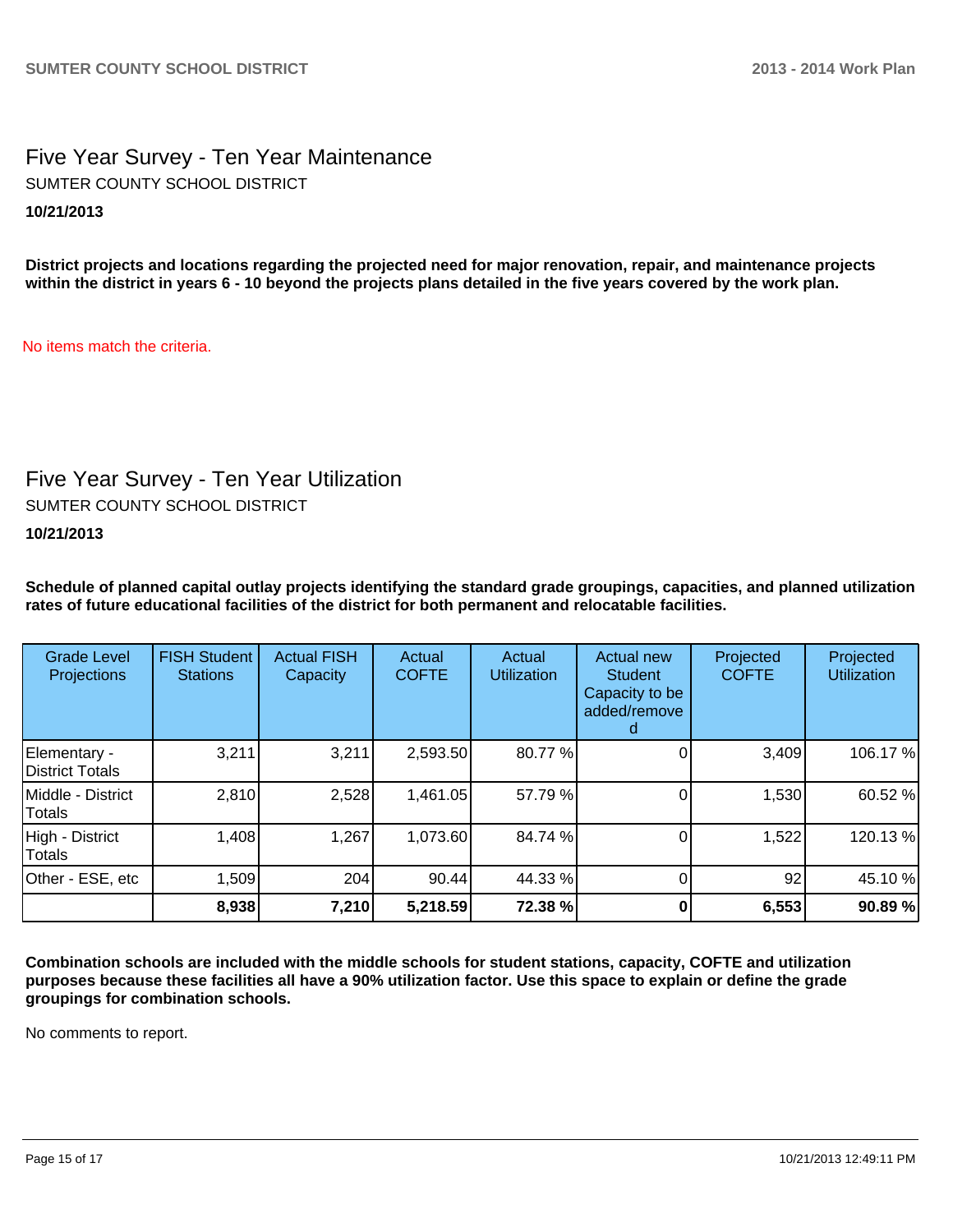Five Year Survey - Twenty Year Capacity **10/21/2013** SUMTER COUNTY SCHOOL DISTRICT

**Schedule of capital outlay projects projected to ensure the availability of satisfactory student stations for the projected student enrollment in K - 12 programs for the future 11 - 20 years beyond the 5-year district facilities work program.**

No items match the criteria.

Five Year Survey - Twenty Year Infrastructure **10/21/2013** SUMTER COUNTY SCHOOL DISTRICT

**Proposed Location of Planned New, Remodeled, or New Additions to Facilities in the 11 through 20 out years (Section 28).**

Not Specified

**Plans for closure of any school, including plans for disposition of the facility or usage of facility space, and anticipated revenues in the 11 through 20 out years (Section 29).**

Not Specified